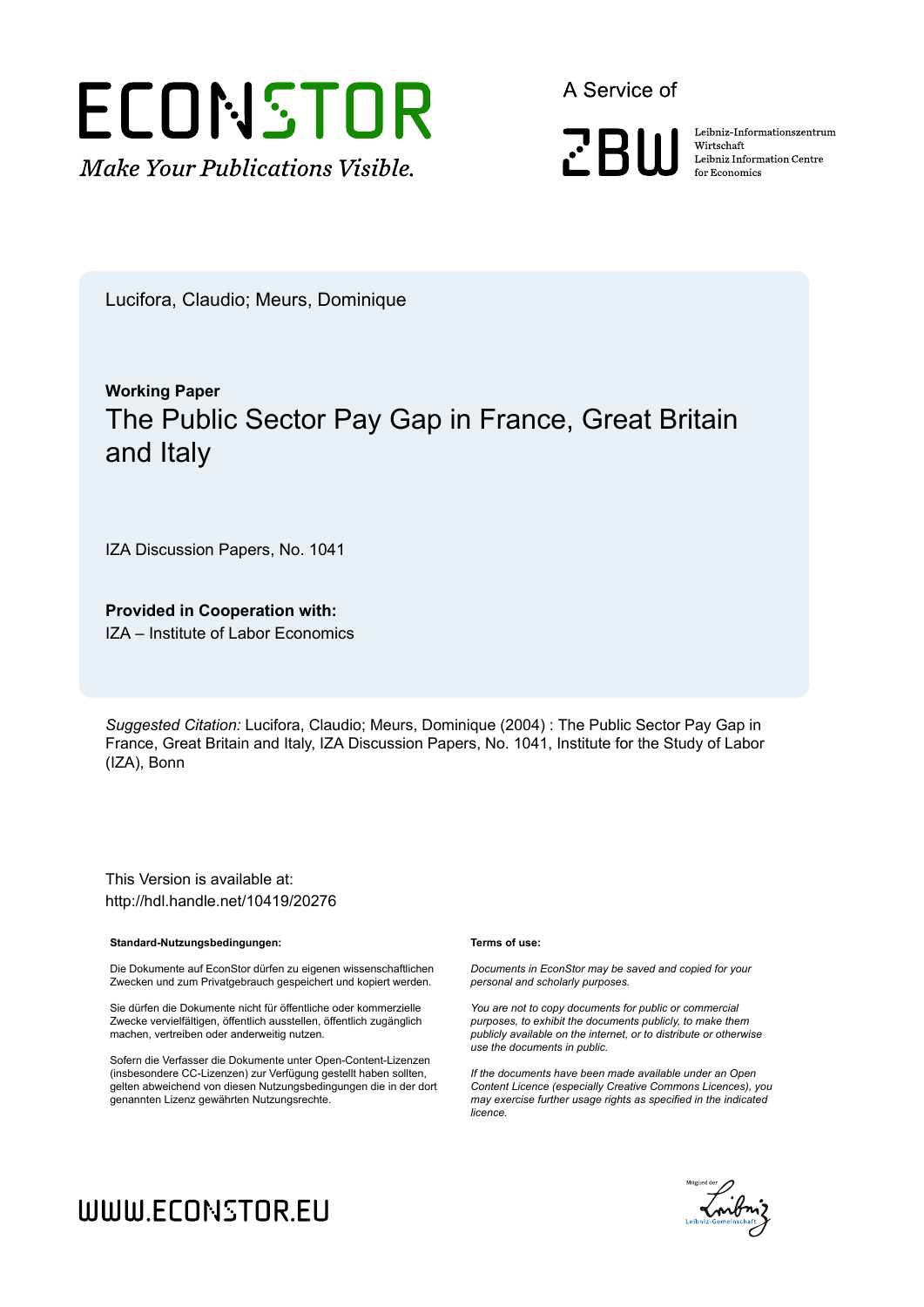# $I Z A$

IZA DP No. 1041

# **The Public Sector Pay Gap in France, Great Britain and Italy**

Claudio Lucifora Dominique Meurs

March 2004

Forschungsinstitut zur Zukunft der Arbeit Institute for the Study of Labor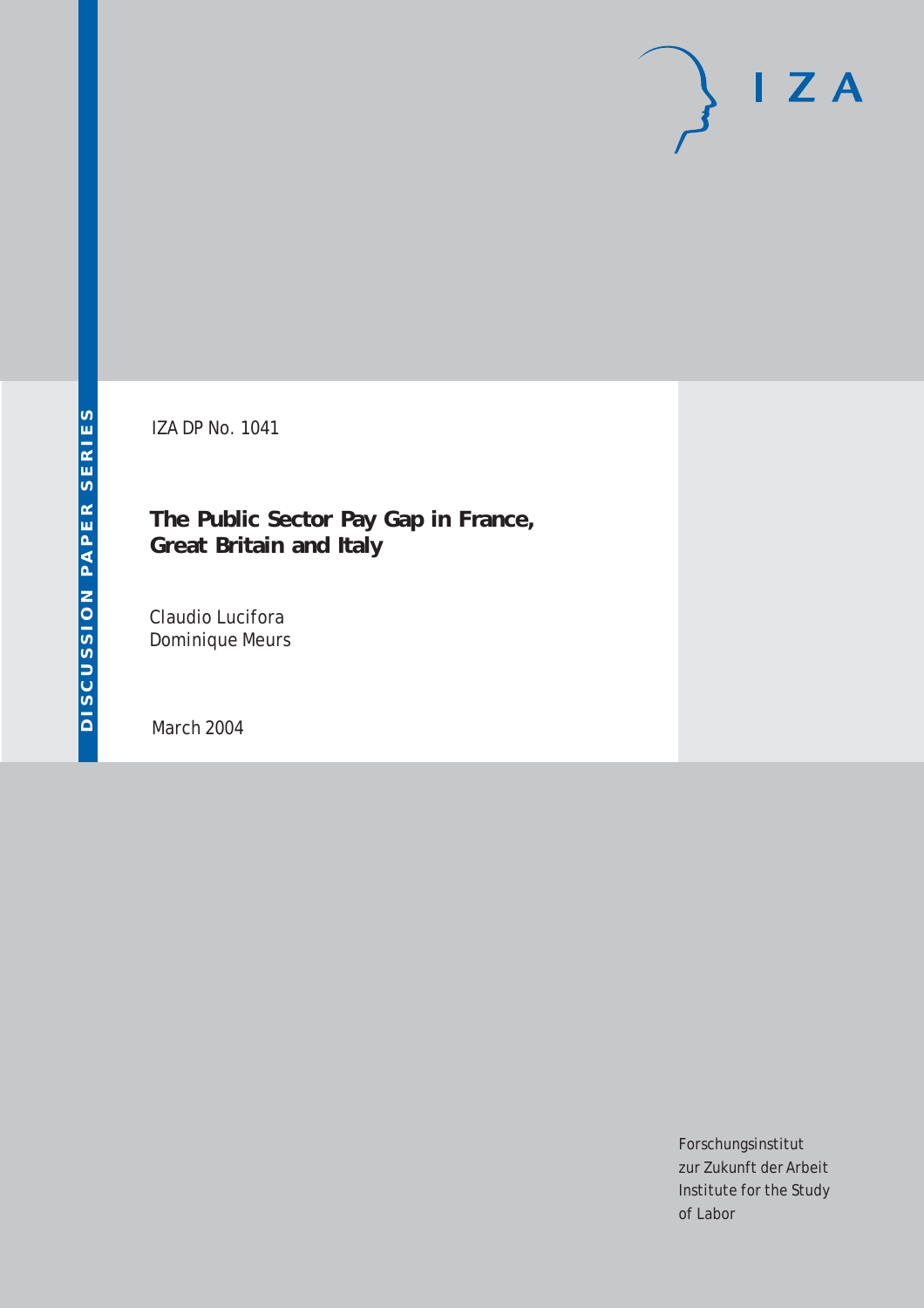# **The Public Sector Pay Gap in France, Great Britain and Italy**

## **Claudio Lucifora**

*Università Cattolica del Sacro Cuore, ERMES, CHILD and IZA Bonn* 

## **Dominique Meurs**

*Université Paris 2, ERMES* 

## Discussion Paper No. 1041 March 2004

IZA

P.O. Box 7240 53072 Bonn **Germany** 

Phone: +49-228-3894-0 Fax: +49-228-3894-180 Email: [iza@iza.org](mailto:iza@iza.org)

Any opinions expressed here are those of the author(s) and not those of the institute. Research disseminated by IZA may include views on policy, but the institute itself takes no institutional policy positions.

The Institute for the Study of Labor (IZA) in Bonn is a local and virtual international research center and a place of communication between science, politics and business. IZA is an independent nonprofit company supported by Deutsche Post World Net. The center is associated with the University of Bonn and offers a stimulating research environment through its research networks, research support, and visitors and doctoral programs. IZA engages in (i) original and internationally competitive research in all fields of labor economics, (ii) development of policy concepts, and (iii) dissemination of research results and concepts to the interested public.

IZA Discussion Papers often represent preliminary work and are circulated to encourage discussion. Citation of such a paper should account for its provisional character. A revised version may be available on the IZA website ([www.iza.org](http://www.iza.org/)) or directly from the author.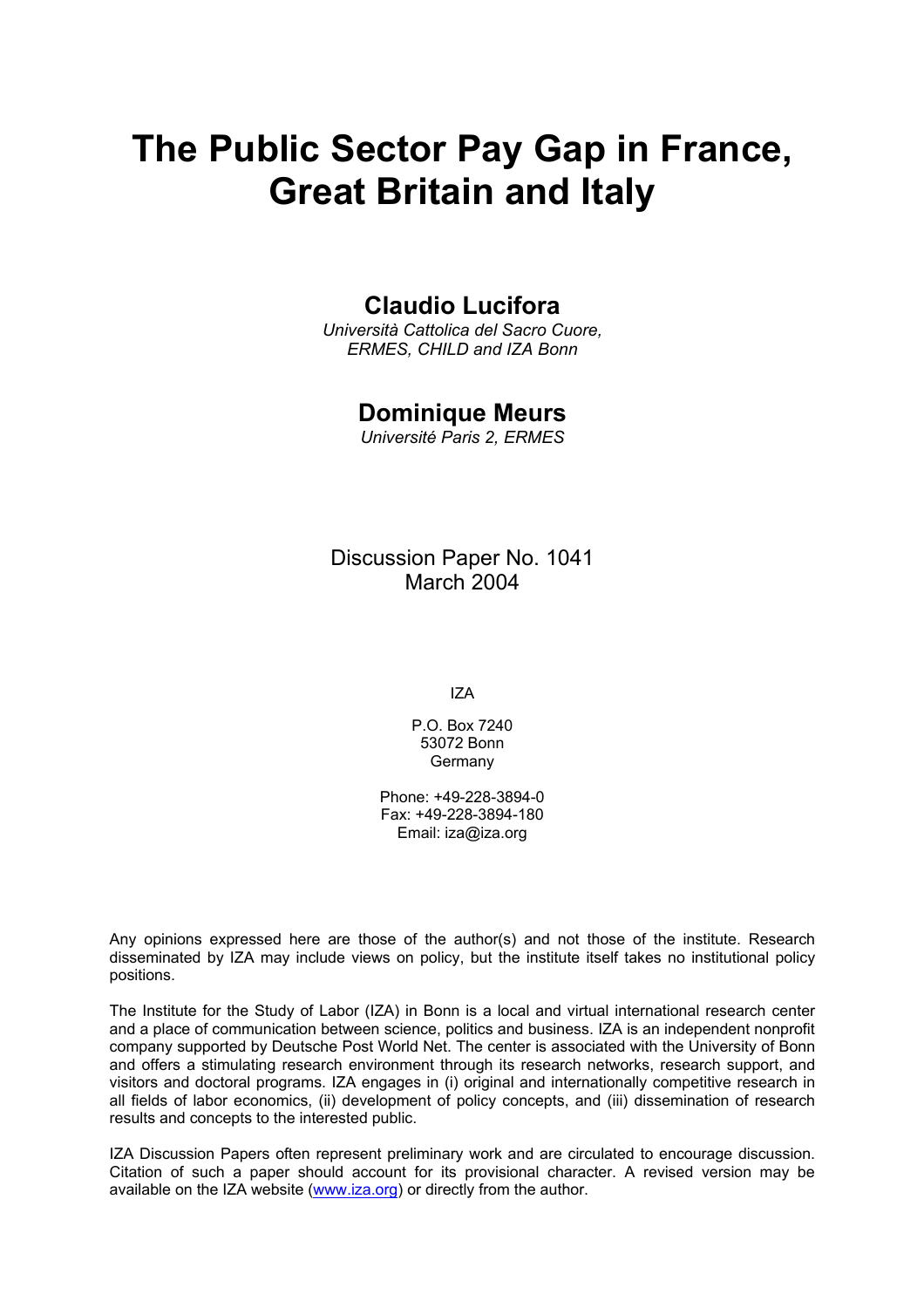IZA Discussion Paper No. 1041 March 2004

# **ABSTRACT**

# **The Public Sector Pay Gap in France, Great Britain and Italy**[∗](#page-3-0)

We investigate public-private pay determination using French, British and Italian microdata. While traditional methods focus on parametric methods to estimate the public sector pay gap, in this paper, we use both non-parametric (kernel) and quantile regression methods to analyse the distribution of wages across sectors. We show that the public-private (hourly) wage differential is sensitive to the choice of quantile and that the pattern of premia varies with both gender and skill. In all countries the public sector is found to pay more low skilled workers with respect to the private sector, whilst the reverse is true for high skilled workers. The effects are more pronounced for females.

JEL Classification: J31, J45, C14

Keywords: wage differentials, public sector, quantile regression

Corresponding author:

 $\overline{a}$ 

Claudio Lucifora Università Cattolica del Sacro Cuore 1, Largo Gemelli 20123 Milano Italy Email: [claudio.lucifora@unicatt.it](mailto:claudio.lucifora@unicatt.it) 

<span id="page-3-0"></span><sup>∗</sup> This paper is part of the PIEP (Pay Inequality and Economic Performance) Project financed by the EU under the V framework (contract N.HPSE-CT-1999-00040). We are grateful to Simona Comi, Carlo Dell'Aringa, Paolo Ghinetti, Robert Elliott, PIEP members and to the participants at seminars in Università Cattolica-Milan, Université Paris2, Paris and XV EALE Conference held in Seville, for useful comments. We grateful to IRESCO-CNRS (France), Bank of Italy (Italy), UK Data Archive (Great Britain) for supplying national data set. Usual disclaimer applies.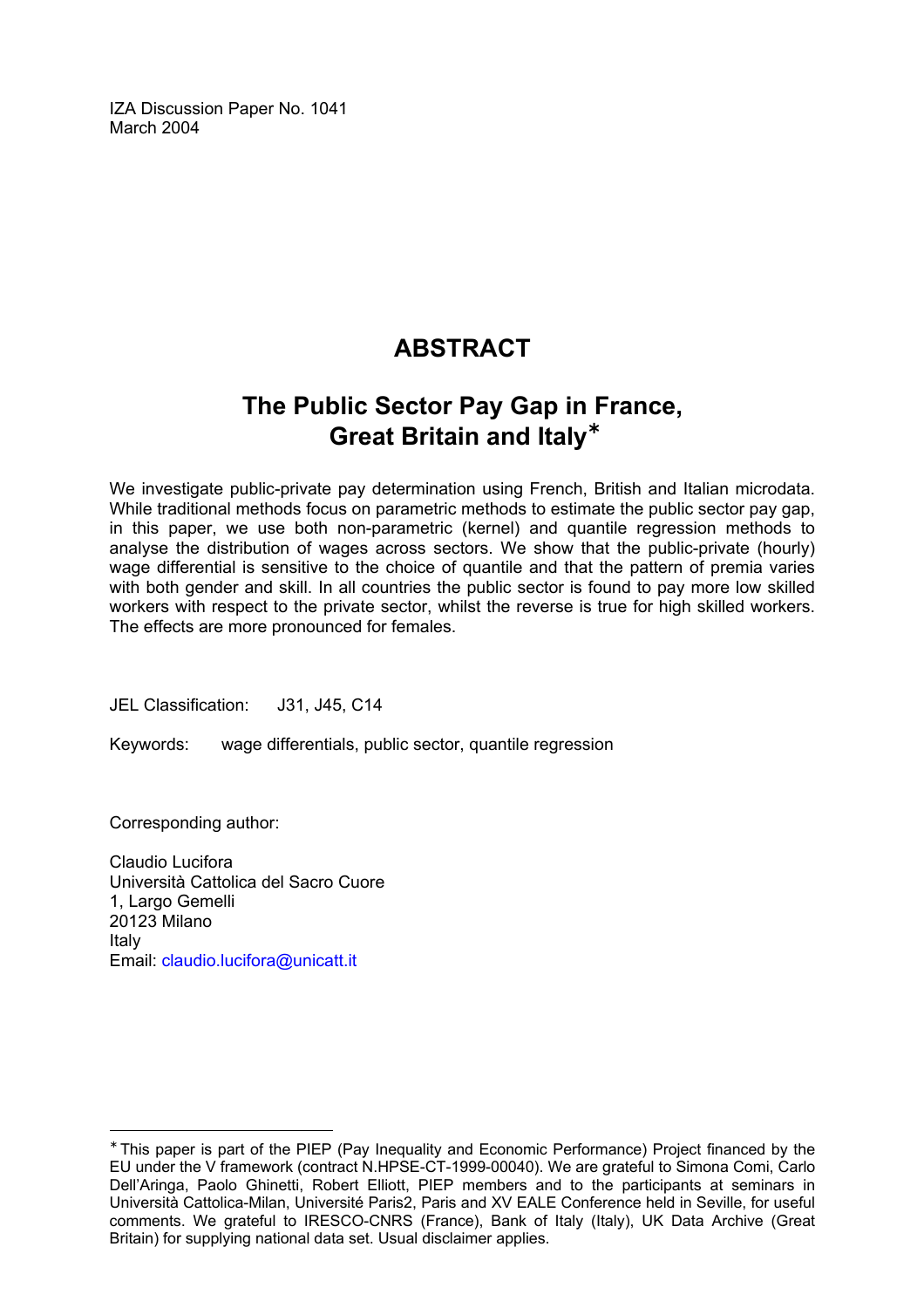#### **1 Introduction**

In many OECD countries public sector employment accounts for a significant share of total employment and public sector expenditures, as well as playing an important role in economic performance. The institutional setting governing human resources management and pay determination, as well as the goods and services (respectively) offered, however, can differ significantly between the public and private sector. In this context, relative pay also shows substantial heterogeneity by gender and skill levels between the two sectors, whilst both sectors compete on the labour market. Among other things, these features have important implications for the functioning of the labour market in terms of workers-job queues, 'wait' unemployment, as well as adverse effects in recruitment, retention and incentive policies. Empirical evidence on the public sector pay gap suggests, even after controlling for observable characteristics, a positive wage differential for public sector workers and a higher premia for women as compared to men; also, pay dispersion is usually found to be lower in the public sector with respect to the private sector. Given existing differences in the distribution of wages across public and private sectors, public sector pay gap estimates proved, in general, rather sensitive to sample choice, empirical specification and the group of worker selected (Gregory and Borland, 1999).

In this paper, we investigate public-private pay determination comparing different institutional settings and public sector pay formation, using French, British and Italian microdata. Our findings contribute to the existing literature in several ways. First, by focussing on different countries we exploit institutional differences to gain insights on the process of pay formation. Second, while traditional methods focus on a parametric approach to estimate the public sector pay gap, we use both non-parametric and quantile regression methods to analyse the distribution of wages across sectors. We show that the public-private (hourly) wage differential is sensitive to the choice of quantile and that the pattern of premia varies with both gender and skill. We argue that the decomposition of predicted wage gaps at diverse quantiles provides a more accurate set of measures for the size of the part of the wage gap that is attributed to different returns to skills between the public and private sector. In all countries the public (private) sector is found to pay more (less) low skill workers with respect to the private (public) sector, whilst the reverse is true for high skill workers. The effects are more pronounced for females. Finally, when the wage differential is decomposed by quantile, using an Oaxaca-Ransom type decomposition, we show that a significant portion is explained by observed characteristics (over 60 percent on average) and is increasing over the wage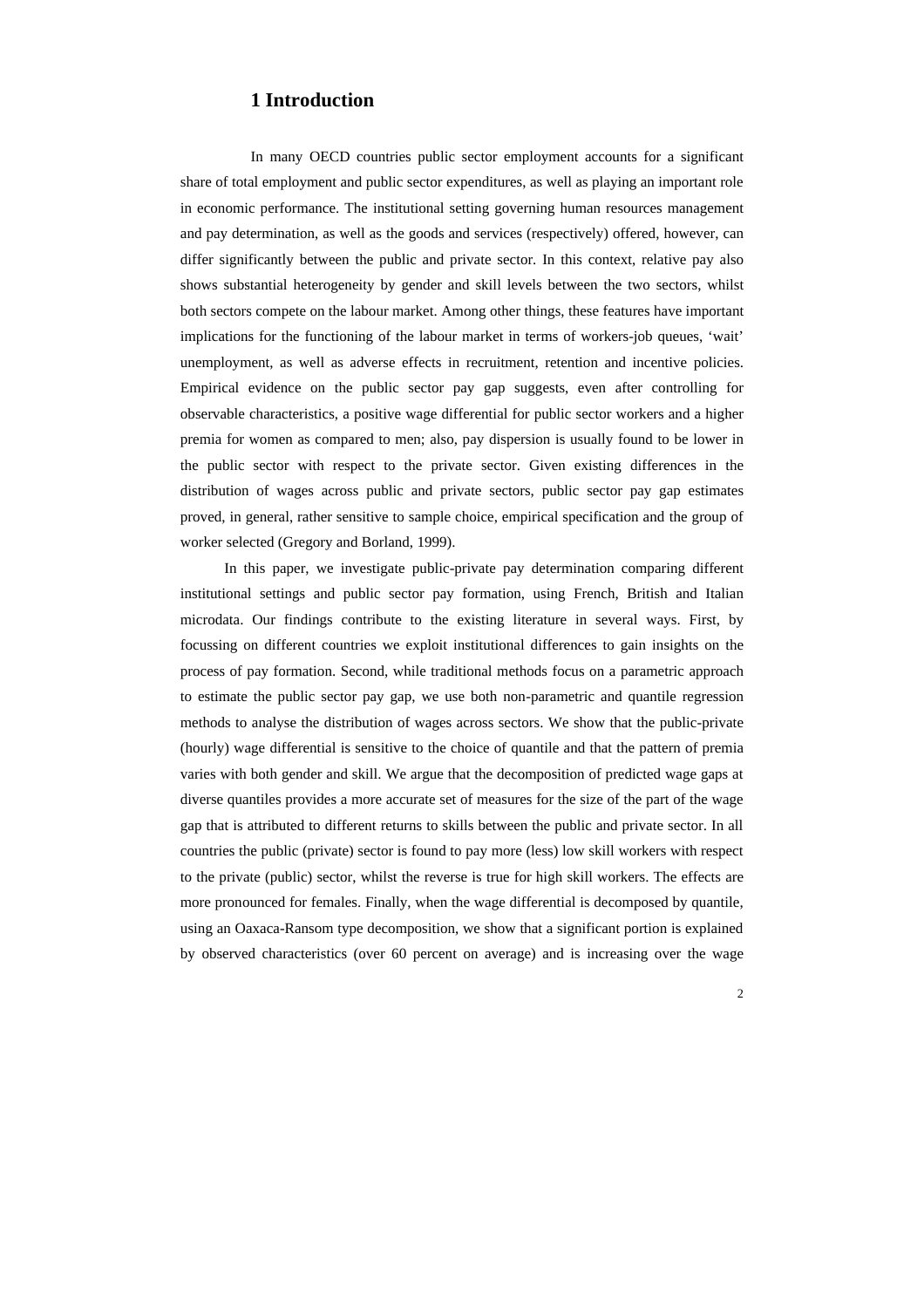distribution. Symmetrically, the unexplained part due to the wage differential between public and private sector decreases and becomes close to zero at the highest quantiles, suggesting that differences in unobserved characteristics are more important at lower quantiles.

The paper is organised as follows. We start by comparing the institutional system and pay setting in each country. Next, in section 3, we describe the data and present some descriptive statistics. Section 4 discusses the empirical strategy and compares results from the standard OLS approach to quantile regression methods. In section 5 we investigate further the differences in the public sector pay gap across countries. Conclusions follow.

#### **2. Institutional Differences in Public Sector Pay**

The set of rules governing terms and conditions of employment and pay are quite different across the public and private sectors, in all countries. Despite the substantial changes introduced in recent decades to increase both competition and efficiency of the public sector, still significant differences exist between the two sectors. The latter range from the criteria adopted, in each sector, to select, recruit and promote workers, to adjust wage levels, as well as in terms of wage profiles, career advancement and the role played by collective bargaining and trade unions. In Italy and France public servants are still generally recruited through open, competitive examinations - for which a given level of education is required – and, once hired, enjoy life-time contracts in which seniority plays a major role. In general, public servants in the above countries cannot be discharged, except for misconduct, and the statutory terms apply regardless of whether the individual is employed at the national, regional of local authority level. Conversely, in Great Britain the process of decentralisation has determined, on the one hand, a significant variation both in recruitment criteria and pay levels of civil servants across different Departments within the public sector, whilst, on the other, a number of services have been progressively contracted out.

In the private sector, as opposed to the public, the degree of regulation is generally much lower in all countries. Italy and France, however, are still characterised by quite strict job protection measures, extensive coverage of collective agreements and a rather centralised system of pay determination, whilst in Great Britain pay determination is highly decentralised, unions are weaker and job protection is fairly low (Oecd, 2000). As it might be expected, pay inequality is greater and low pay employment is larger in Great Britain as compared to both France and Italy (Oecd, 1996; Lucifora, 2000).

In this context, differences in the rules governing public and private sector employment may well have a role in determining relative pay differentials within each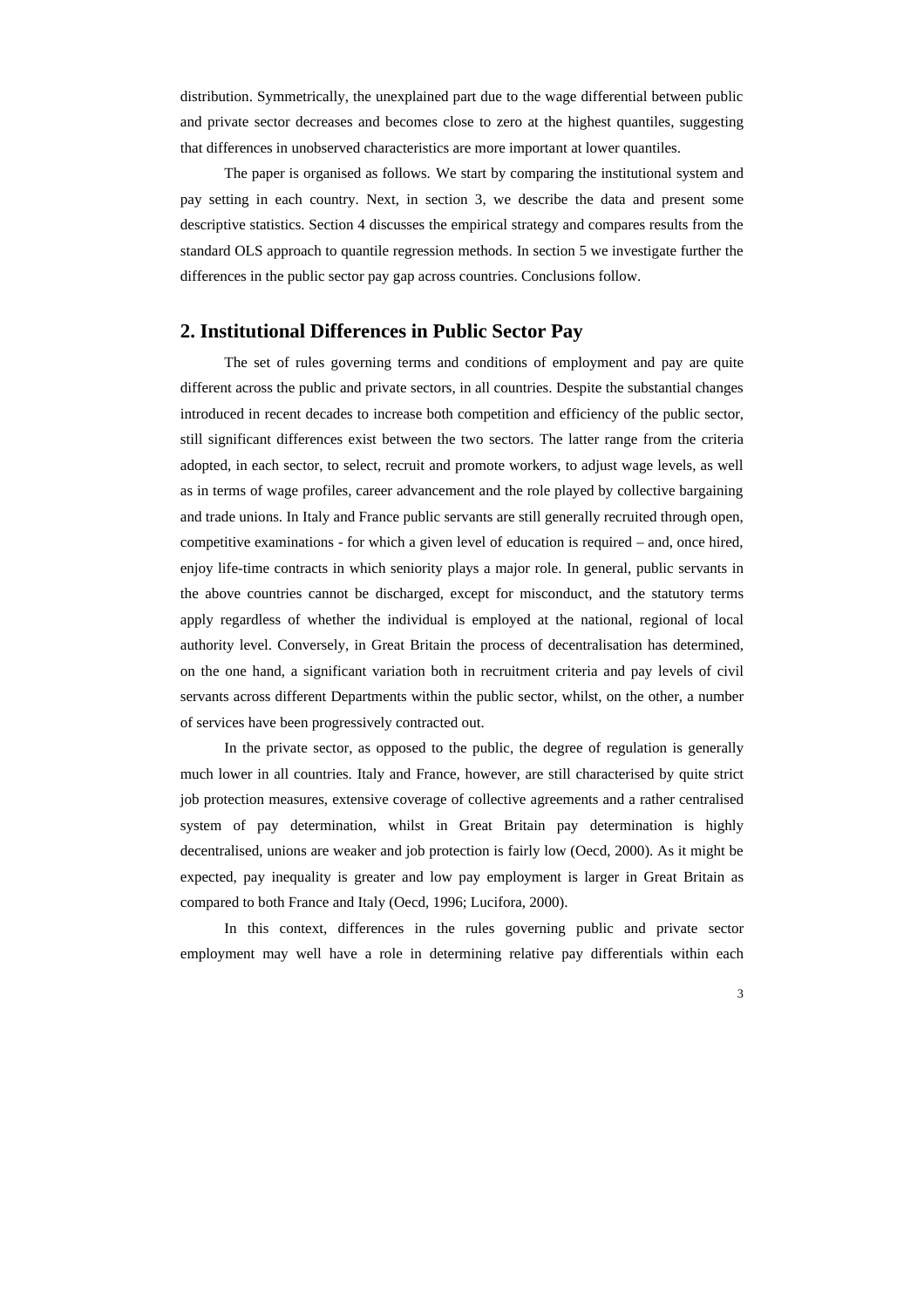country. However, also differences across countries in the institutional setting  $-$  i.e. pay regulation, collective bargaining coverage and extension, private sector comparability provisions, etc. -- are likely to affect the structure and magnitude of the public sector pay gap. In France collective bargaining, in the private sector, establishes industry minima for wages and employment conditions, whilst, in the public sector, unions also take part in national wage negotiations but the outcome is not legally binding for the government<sup>1</sup>. In practice civil servants are not allowed to engage in collective bargaining and their pay is set by statute with the same pay scales applying to all public sector workers (Guillotin and Meurs, 1999). In Italy, collective bargaining in the private sector takes place at the industry level, while in the public sector wage levels and wage adjustments are all decided at the central level (Dell'Aringa and Della Rocca, 1996)<sup>2</sup> . Conversely, in Great Britain, civil servants are covered by a variety of different arrangements, which include: Review Bodies, index linking, decentralised as well as centralised collective bargaining. In recent years, policies such as contracting-out and competitive tendering have also contributed to a progressive 'privatisation' of pay setting procedures (Bender and Elliott, 1999). Thus, whilst in Great Britain private sector pay is used as a reference point for pay determination in the public service (at least in some part of it), France and Italy lack any application of this comparability principle and the reference is, in general, given by cost of living and public budget conditions. Minimum wage legislation also has different applications in these countries, being relevant in Great Britain and France but absent in Italy. The different set of institutional rules that govern pay determination in the public sector, in the three countries considered, provides an interesting source of variation for assessing whether collective bargaining practices, private sector pay comparability standards, as well as other factors, have an impact on the publicprivate wage differential.

#### **2.1. Public-Private Pay: some stylised facts**

 $\overline{a}$ 

Comparing (gross) pay levels across public and private sectors is not without problems. The more the public sector undertakes activities that are not found in the private sector and the lower is substitutability in the goods and services provided by each sector, the more difficult comparability is and the higher is the scope for pay differences existing across

<sup>&</sup>lt;sup>1</sup> Collective bargaining was extended as a result of the "Auroux law" in 1982.

<sup>&</sup>lt;sup>2</sup> Public sector pay negotiations cover each of the eight functional sub-sectors defined as a result of the 1993 civil service reform in which an independent agency (Agenzia per la reppresentanza sindacale nel pubblico impiego - ARAN) has been invested of negotiating for public sector employees. The police and armed forces, university professors and other academic staff, judges and prosecutors, as well as senior civil servants are

<sup>4</sup>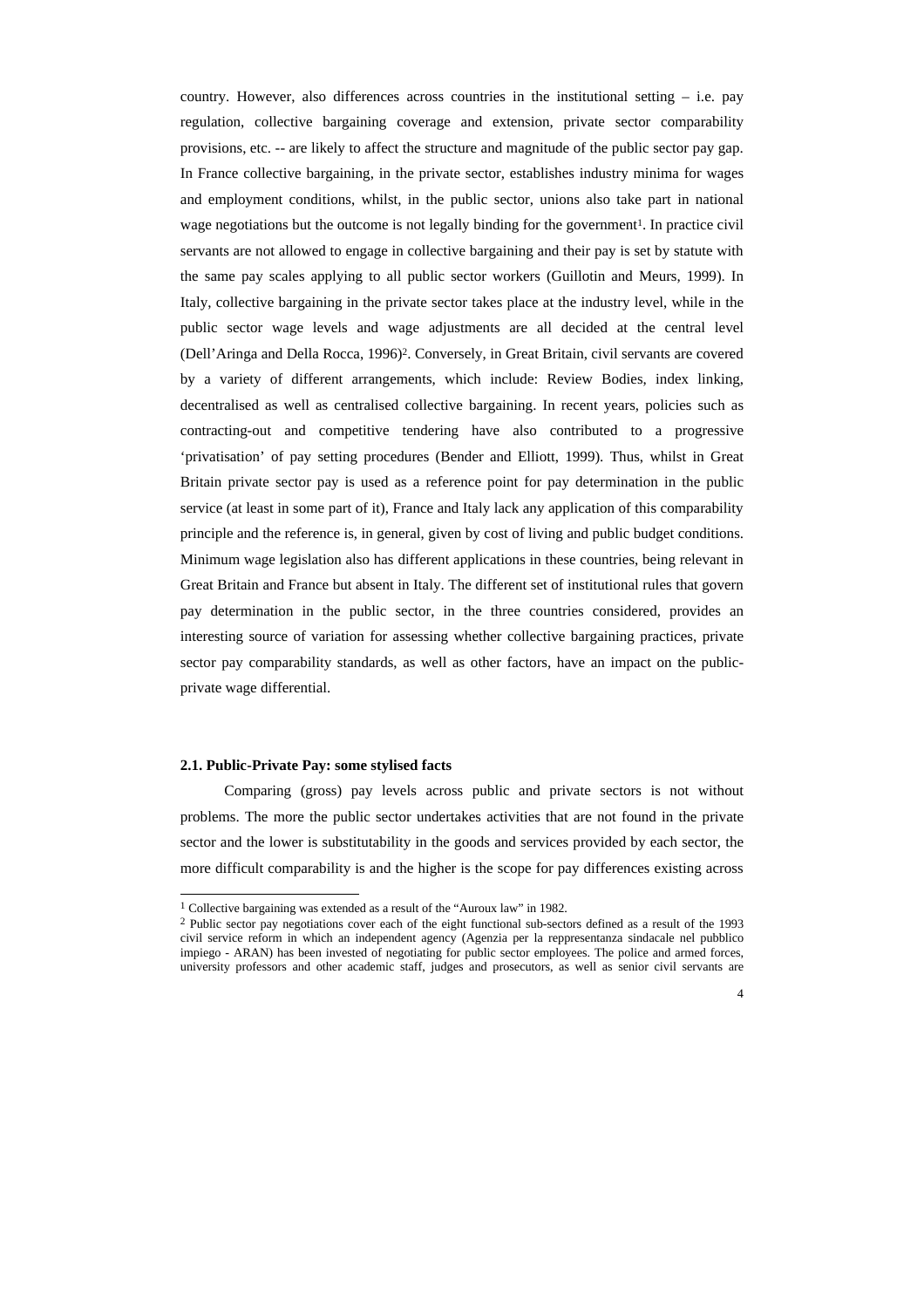sector. Moreover, since the vast majority of doctors, nurses, teachers, policemen and judges are employed in the public sector, while insurance salesmen, assembly workers, stock and bond dealers are exclusive of private sector, average qualification and job contents are likely to differ and hence comparison of (unconditional) pay levels across sector can prove misleading. With these caveats in mind, if we look the raw average difference in pay between public and private sector, we find that these are quite different and equal to 11.5, 28.5 and 16.1 percent, respectively for France, Italy and Great Britain. However, if we account for the existing heterogeneity in the characteristics of the workforce in the two sectors by conditioning on a set of personal and job characteristics pay differential are much lower than what suggested from raw data: namely between 5 and 6 percent in all countries. Apart from average differences, one common feature shared by most countries is that minimum rates of pay for least skilled workers are higher in the public as opposed to the private sector. This is the result of a number of features that impact differently on the private and the public sector. A wider union presence and a more effective use of union power -- which protect low paid workers --; as well as 'fair' rates of pay offered by the State (as "good employer") to the least skilled, all tend to reduce wage dispersion in the lower part of the distribution in the public sector as compared to the private (Bender and Elliott 1999). Conversely, the rates paid to the most senior public servants have often reported to be substantially lower than those paid to individuals with comparable skills and responsibility in the private sector: public opposition to high rates of pay for public servants seems to account for this feature (Katz and Kreuger, 1991; Lucifora, 1999). Whilst, the combined effects of these features is conducive to a much flatter public sector wage structure than the private sector (as shown in figure 1); an additional effect works through the larger proportion of low paid individuals in the private sector of the economy, where both monopsony and discrimination effects have been documented to be larger (Bazen, Gregory and Salverda, 1998). The economic consequences of such an imbalance, assuming the private sector as the reference sector, are that the public sector pays more than the opportunity wage for unskilled and low skilled labour. On the contrary, under the hypothesis that labour market failures are less relevant for skilled individuals in the private sector, the rates paid to high skilled workers in the public sector appear to be less than what would be needed to attract, retain and motivate such workers. Clearly, the underlying distortions in relative pay, in both sides of the distribution, makes human resource management and recruitments decisions particularly difficult.

excluded from these negotiations.

1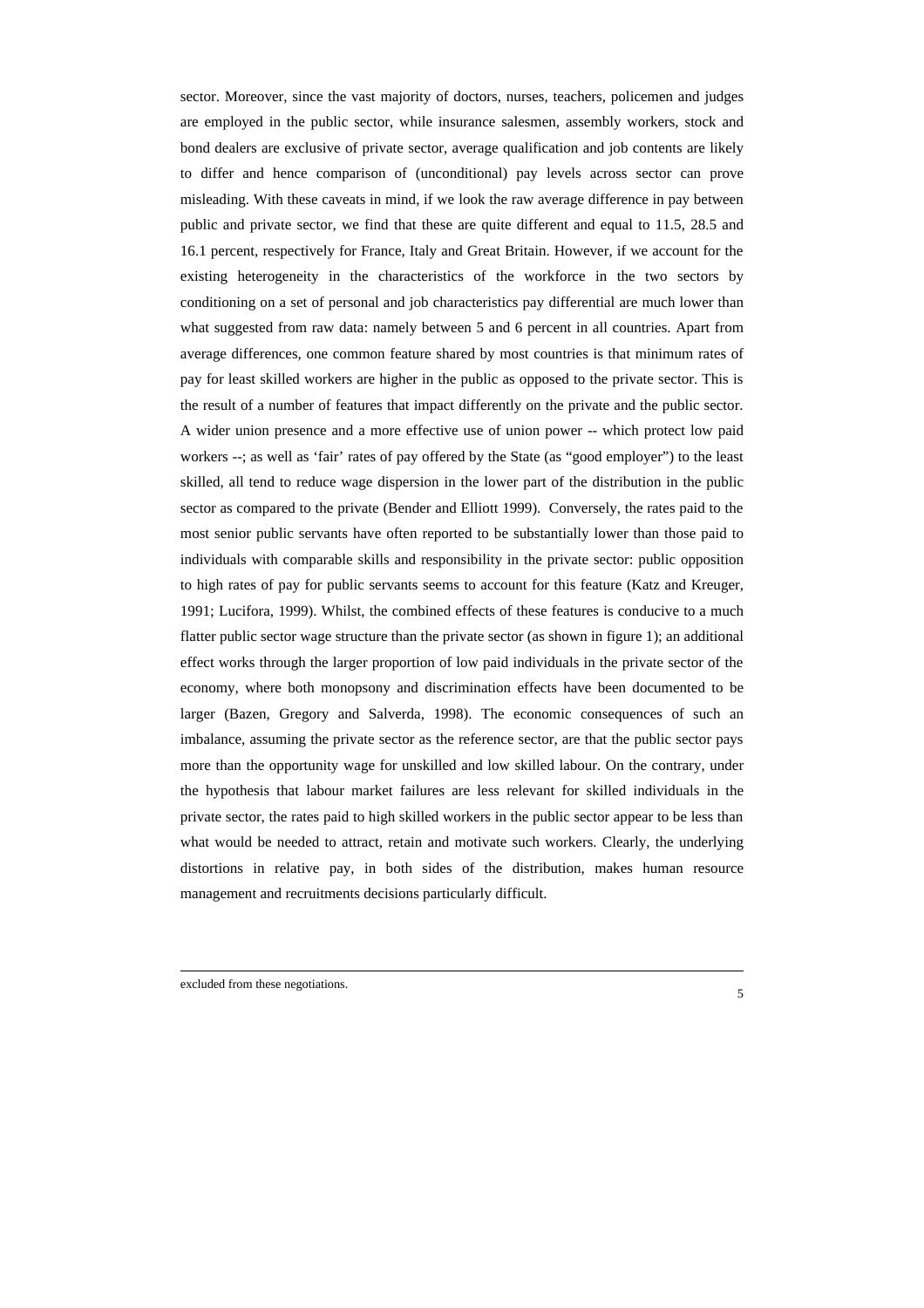#### **Figure 1 – Pay profiles by skill: Public and private sectors**



There are of course several features that are missing from a simple wage comparison which might be relevant. For example, other dimensions of the work package and the work environment such as job security, risk and injury at work, may play a role (Hamermesh and Wolfe, 1990; Sandy and Elliott, 1996). Also, workers might be heterogeneous across sectors with respect to some unmeasured characteristics in a non random way, such as preference for public sector work, desire to be a civil servant, or work in the non-profit sector, and self-select themselves according those features. In this paper, while acknowledging the caveats that the features discussed above may imply, we restrict attention to the public sector pay gap as measured by hourly wages and focus on pay differentials between the public and the private sector that emerge along the entire wage distribution. The next section briefly reviews the empirical evidence and discusses the main results from previous studies.

#### **2.2. Previous Studies**

The analysis of public sector labour market has not attracted much attention among economists in European countries, and the number of studies which have attempted to compare job and pay conditions across sectors is rather limited. In general, most studies that have investigated relative wages across sectors used a standard wage equation approach where the public-private differential is estimated by means of a dummy variable identifying the public sector or by estimating separate equations and computing the implied wage differentials using the Oaxaca-Ransom methodology. Some studies have also attempted to model the choice of the sector jointly with wage determination and then correct the estimation of the public-private differential<sup>3</sup> . In general, results from the above studies show a great deal

<sup>6</sup> <sup>3</sup> A number of studies estimated a sectoral choice equation which is then used to correct the coefficients in the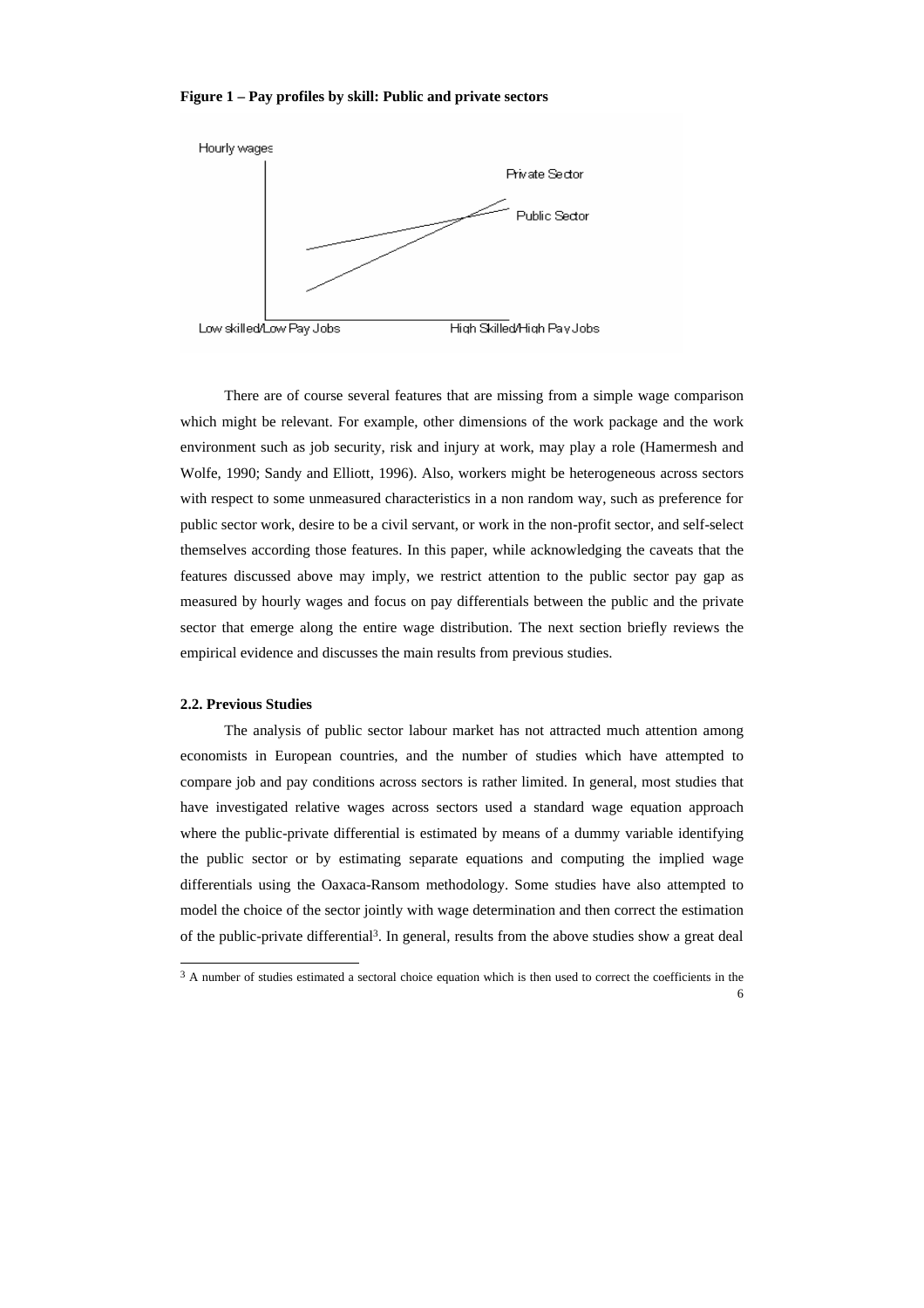of variation in the estimated differentials depending on the sample selected, the definition of the public sector, the specification chosen and the identification strategy used. These features, however, complicate considerably comparisons across countries.

Here, we focus attention on the main results of the empirical studies which have investigated public and private sectors wage differentials in Great Britain, Italy and France. The general finding in Great Britain is that, on average, civil servants earn more than comparable workers in the private sector (Rees and Shah, 1995; Disney and Gosling, 1998, 2003; Blackaby, Murphy and O'Leary, 1999; Bender and Elliott, 1999). The average differential controlling for standard human capital variables is close to 5 percent, although it is much higher for females (15-18 percent) as compared to men (2-5 percent); while approximately half of the raw differential is explained by differences in observed characteristics. Evidence for Italy also suggests a relatively large raw (positive) differential between the public and the private sector (Cannari *et al.*, 1989; Brunello and Dustmann, 1997; Bardasi, 1996; Lucifora, 1999; Comi, Ghinetti and Lucifora, 2002). After conditioning on a set of variables, the differential results moderate for men (10 percent) and higher for females (18-20 percent). The largest portion of the wage gap, however, can be attributed to differences in the observed characteristics of workers (90 percent), whilst only small differences in returns exist between the sectors. Finally, quite surprisingly, only a few studies have investigated the issue of public sector pay differentials in France (Insee, 1996; Fournier, 2001). These studies suggest that in the public sector there is a positive (negative) premium for low (high) skilled and that being a female also grants a positive premium.

Results from standard decomposition methods, in all the countries considered, point to similar results: namely a rather small wage differential - once differences in characteristics are controlled for - for adult males, while a more significant positive differential is detected when female are considered.

Given the differences in the distribution and dispersion of pay between the sectors, the standard approach based on the analysis of the conditional mean of the distribution has been criticized in a number of studies. For the US, Poterba and Rueben (1994) report evidence suggesting that the wage distribution for the public sector is much less dispersed and propose alternative methods to analyse pay differentials based on quantile regression. Mueller (1998) provides a decomposition of wage differentials at several quantiles of the densities, applied to workers in the public and private sectors in Canada. In the UK, Blackaby, Murphy and

-

wage equations. Notable examples of such an approach are: Godderis, (1988) and Hartog and Osterbeek, (1993). Few studies also use fixed effect estimators to analyse public sector pay differentials, exemples are Disney and Gosling (1998 and 2003). However, both approaches are not without problems (Nawata, 1996; and Manski, 1993 and 1995).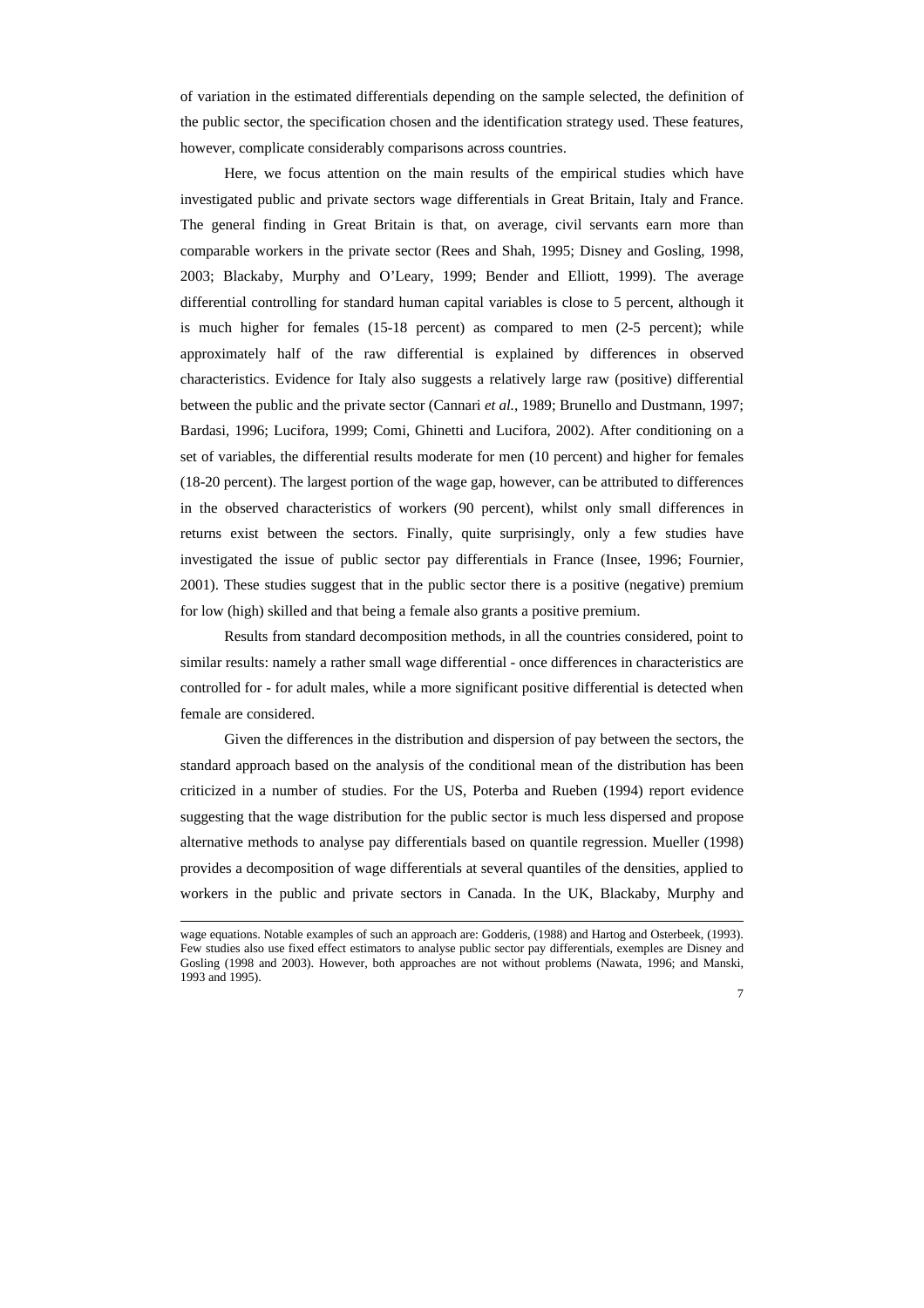O'Leary (1999) and Disney and Gosling (1998) show that the public sector pay gap vary along the distribution, being higher for the lowest deciles with respect to the top deciles. Melly (2002), in Germany, also finds that the differential decreases monotonically as one moves up the wage distribution.

#### **3. Data and descriptive statistics**

 $\overline{a}$ 

This study uses microdata for Great Britain, France and Italy, for 1998. Data used is drawn from National Surveys, respectively: British data from the Labour Force Survey (GBLS), Italian data from the Bank of Italy's Survey of Household Income and Wealth (SHIW) and French data from Enquéte Emploi (FREE). Each National Survey provides information on standard human capital variables (i.e. education, gender, marital status, age, work experience), occupation, region of residence, gross earnings, hours worked, and a public sector identifier<sup>4</sup>. We restrict our samples to non-agricultural employees aged from 15 to 70. In table 1, we report the main features of the National data sets, and compare public and private sector workers. Descriptive statistics show that, on average, civil servants are older, more educated and work shorter hours in all countries. The public sector employs more females, more part timers and a larger share of white collar workers. Furthermore, when comparing hourly wages, public sector employees – both males and females --are shown to earn higher wages<sup>5</sup>.

<sup>&</sup>lt;sup>4</sup> The definition retained for the public sector is the same in all countries. It includes Central and Local Administrations, Health and Education and excludes firms, financed by the State, but operating on the market. <sup>5</sup> In 1998 parities for the Euro were fixed within the European Monetary Union (EMU), hence this is what we used for France and Italy. As far as Great Britain is concerned, we used the average exchange rate for 1998 (European Parliament, 1998).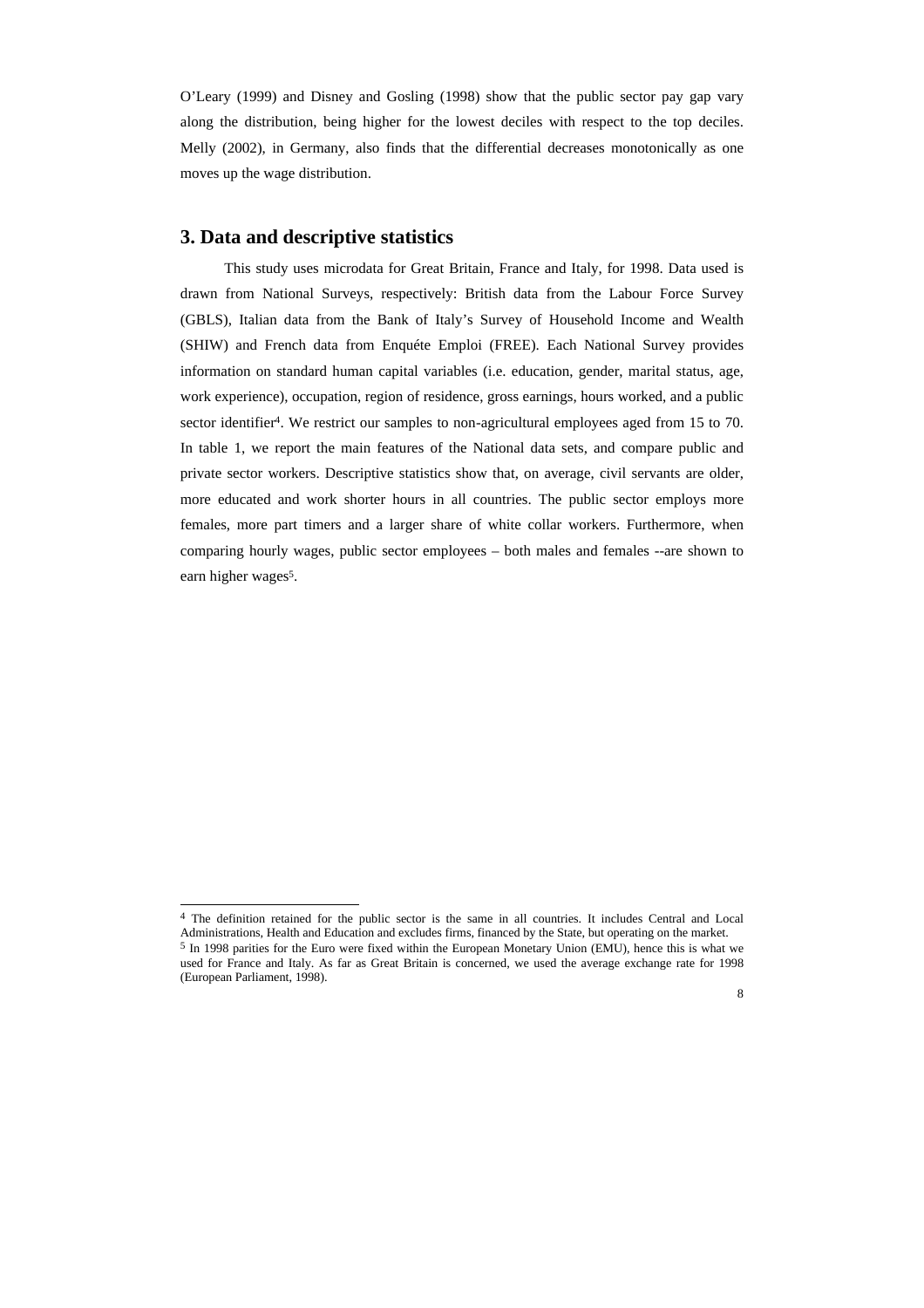#### Table 1. Sample Descriptive Statistics

|                              |         | <b>France</b> |         | <b>Italy</b> | <b>Great-Britain</b> |        |
|------------------------------|---------|---------------|---------|--------------|----------------------|--------|
|                              | Private | Public        | Private | Public       | Private              | Public |
| Personal Characteristics     |         |               |         |              |                      |        |
| age                          | 38,8    | 41,4          | 37,2    | 42,9         | 38.2                 | 41,7   |
| Education (years)            | 13,0    | 14,1          | 10,1    | 12,5         | 12.0                 | 13.0   |
| Females                      | 0.432   | 0,601         | 0,360   | 0,549        | 0.452                | 0,644  |
| Marry                        | 0,750   | 0.761         | 0,607   | 0,767        | 0,586                | 0,661  |
| Job attributes               |         |               |         |              |                      |        |
| workers                      | 0,395   | 0,113         | 0,611   | 0,144        | 0,505                | 0,342  |
| clerks                       | 0.304   | 0,439         | 0,315   | 0,475        | 0,183                | 0,169  |
| intermediate                 | 0,251   | 0,394         | 0,054   | 0,344        | 0,142                | 0,393  |
| managers                     | 0,050   | 0,054         | 0,020   | 0,035        | 0,170                | 0,096  |
| part time                    | 0.162   | 0,212         | 0,080   | 0,055        | 0,217                | 0,312  |
| <b>Wages</b>                 |         |               |         |              |                      |        |
| <b>Males</b>                 |         |               |         |              |                      |        |
| Hours                        | 39,77   | 38,83         | 41,64   | 37,22        | 39,77                | 37,76  |
| Log hourly wage $(\bigoplus$ | 2,123   | 2,238         | 2,072   | 2,357        | 2,454                | 2,615  |
| (st dev of log hourly wage)  | 0.381   | 0.365         | 0,465   | 0,422        | 0.604                | 0.533  |
| <b>Females</b>               |         |               |         |              |                      |        |
| Hours                        | 34,61   | 34,59         | 36,13   | 32,31        | 29,59                | 28,32  |
| Log hourly wage $(\bigoplus$ | 1,974   | 2,165         | 1,918   | 2,303        | 2,114                | 2,393  |
| (st dev of log hourly wage)  | 0.357   | 0,362         | 0,490   | 0,445        | 0.553                | 0.514  |

Public and private sector wages also differ in term of (both unconditional and conditional) dispersion. In particular, the standard deviation of (log) hourly wages in the public sector (private sector) is 0.533 (0.604), 0.422 (0.465) and 0.365 (0.381) respectively in Great Britain, Italy and France. Wage dispersion appears to be wider in Great Britain, as opposed to Italy and France, especially in the private sector. To inspect the distribution of wages across sectors, we used non-parametric methods (kernel density estimator) to fit the density of hourly wages, which we then plot in Figure 2 (a-c) for each country. Estimated densities confirm that (hourly) wages in public sector, in all countries, have both a higher mean and a lower dispersion with respect to the private sector.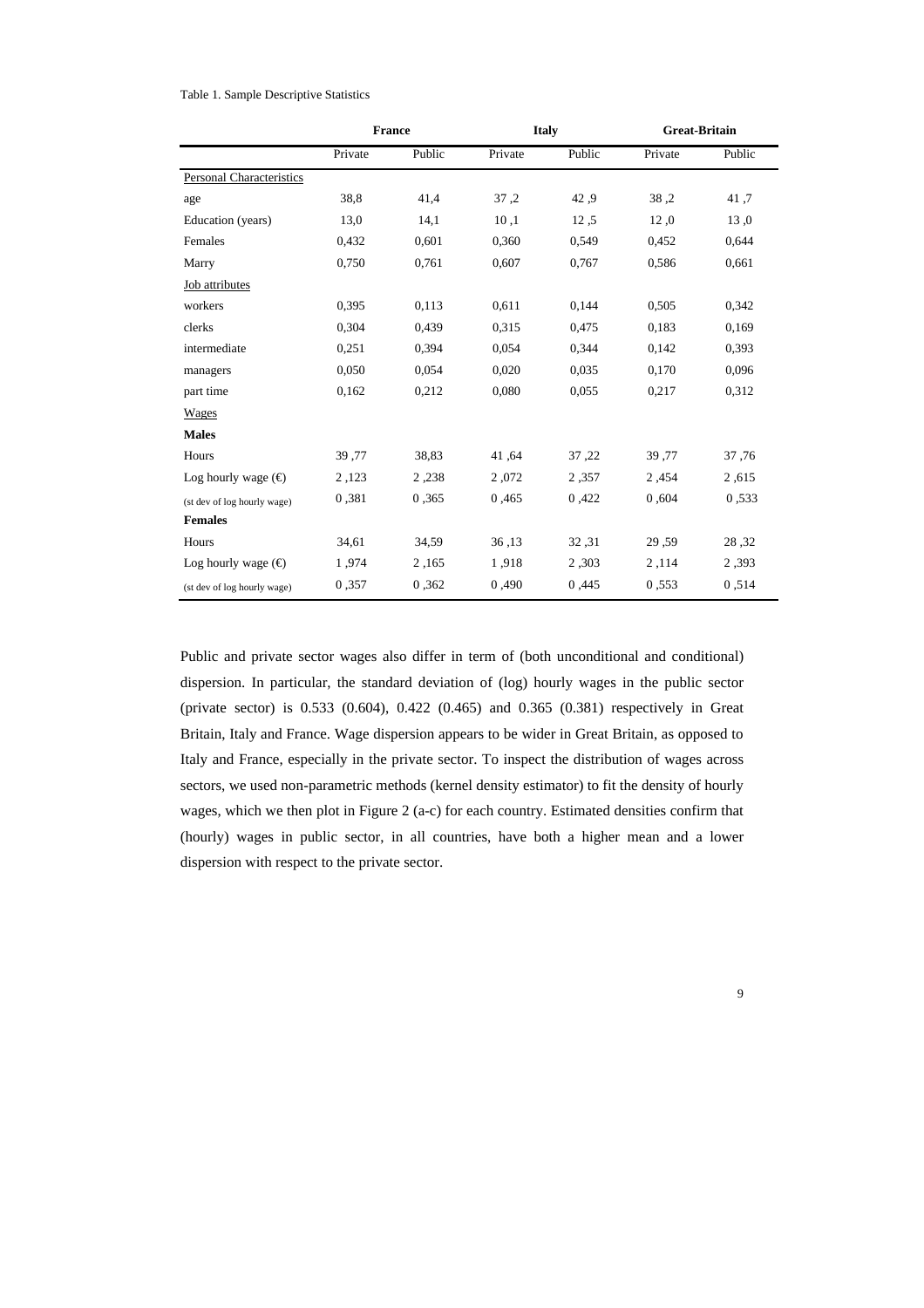

**Figure 2 – Distribution of hourly wages in the public and private sector**

#### **4. Public private wage differentials: a Cross-country Comparison**

When we estimate the public-private sector pay gap using OLS techniques, pooling data for both sectors and introducing a dummy variable for the public sector, we find a positive, statistically significant, coefficient in all countries. In general, as shown in table 2 (column 1), conditioning on a larger set of variables reduces the estimated gap as well as differences across countries. When the sample is split by gender, females show a much larger public sector wage gap as opposed to males. The above evidence based on a naïve estimation technique, however, suffers from several limitations<sup>6</sup>. In particular, given the differences in the distribution of pay between the sectors (i.e. public sector low-skilled workers, located in

 6 The whole set of estimations is contained in an Appendix which is not reported but can be obtained upon request from the authors.

<sup>10</sup>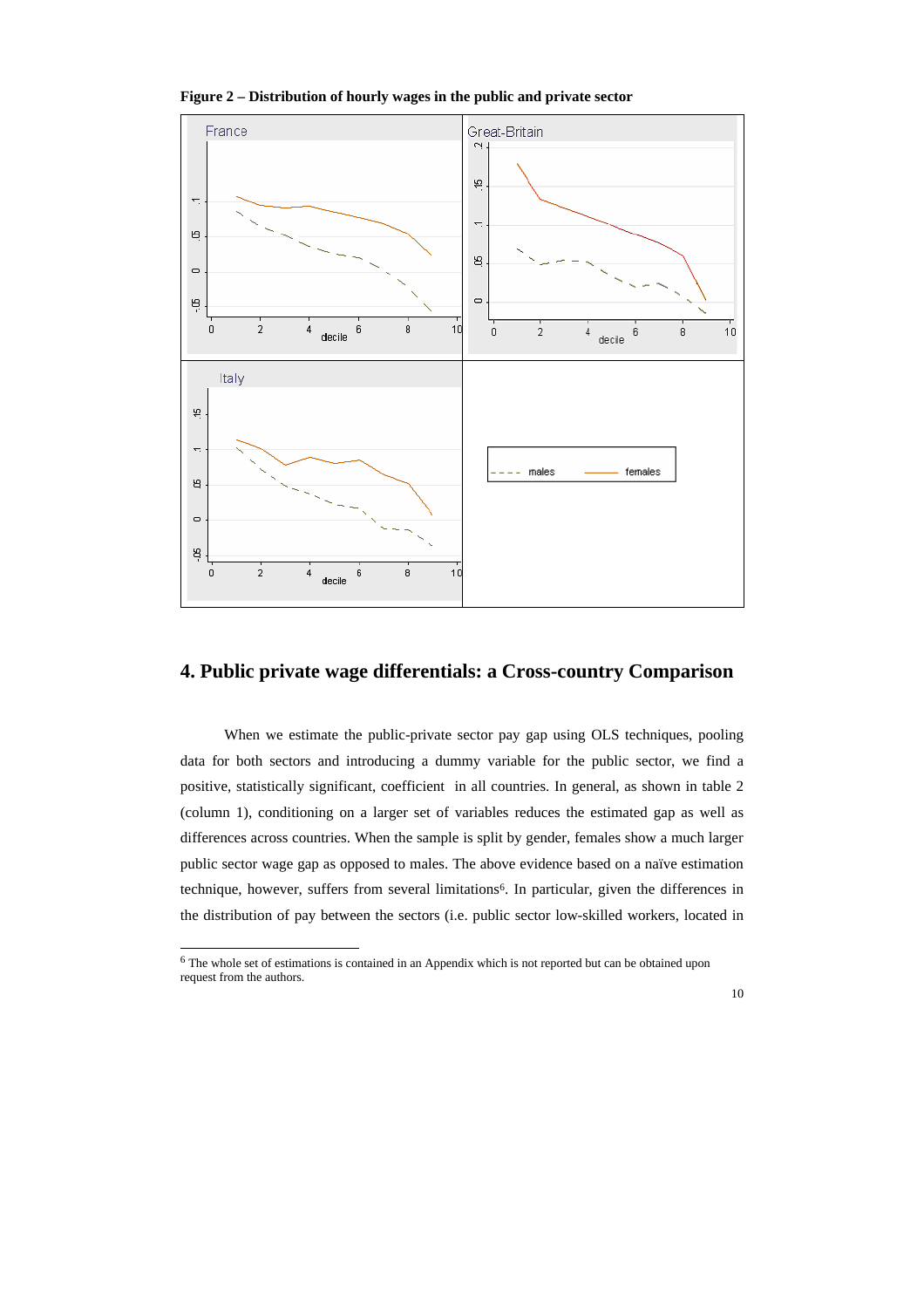the lower part of the distribution, enjoy higher pay as compared to private sector workers), OLS methods based on conditional mean wage may result overly restrictive. In this context, the use of quantile regression methods (QRM), which allow the analysis of the entire wage distribution, may be preferable: for the (marginal) effect of the covariates on the dependent variable can differ at different points of the wage distribution. These outcomes may also be interpreted as the effect of a different distribution of unobserved determinants of wages, for a given set of workers characteristics, at various points of the wage distribution. The analytical framework we adopt for the estimation is based on the quantilic regression methodology developed by Koenker and Basset (1978) and applied, in the context of wage equations, by Chamberlain (1994), Poterba and Rueben (1994), Buchinsky (1994, 1996, 1997) and Machado and Mata (1999).

Assume that the quantile  $q^{th}$  of the conditional distribution of wages is a linear function of worker's characteristics  $(X_k)$ .

$$
Q^{q}(y_{k}/X_{k})=X_{k}\boldsymbol{b}_{k}^{q}+PUB_{k}\ast\boldsymbol{d}^{q}
$$
 [2]

Koeker e Basset (1978) have shown that quantiles can be estimates by minimising  $(b^q, d^l)$  in [2]

$$
\min_{\mathbf{b}^q} \sum_{\mathbf{s} \in \mathcal{A}} q^* \left| y_k - X_k \mathbf{b}^q - PUR_k \cdot d^q \right| + \sum_{\mathbf{s} \in \mathcal{A}} (1-q)^* \left| y_k - X_k \mathbf{b}^q - PUR_k \cdot d^q \right| \qquad [3]
$$

In the empirical analysis that follows, we first estimates the impact of workers' characteristics and job attributes on public and private sectors wages, respectively for males and females, and next we proceed decomposing the wage differential into a component that is due to differences in observed characteristics and a component that is due to differences in the rewards.

#### **4.1. Main Results**

11 To examine the effects of differences in characteristics on the public sector pay gap at different points in the distribution, we first carry out a series of quantile regressions on the pooled data set and compare the main set of results with OLS estimates. Pooled regressions impose the restriction that the returns to observed characteristics are the same for the two sectors and that public-private differences only depend on a shift factor (i.e. as shown in equation [2]). Hence, the estimated public sector dummy captures the extent to which the public sector pay gap remains unexplained -- at the various quantiles -- after controlling for individual characteristics, gender and job attributes. Table 2 presents estimates of the public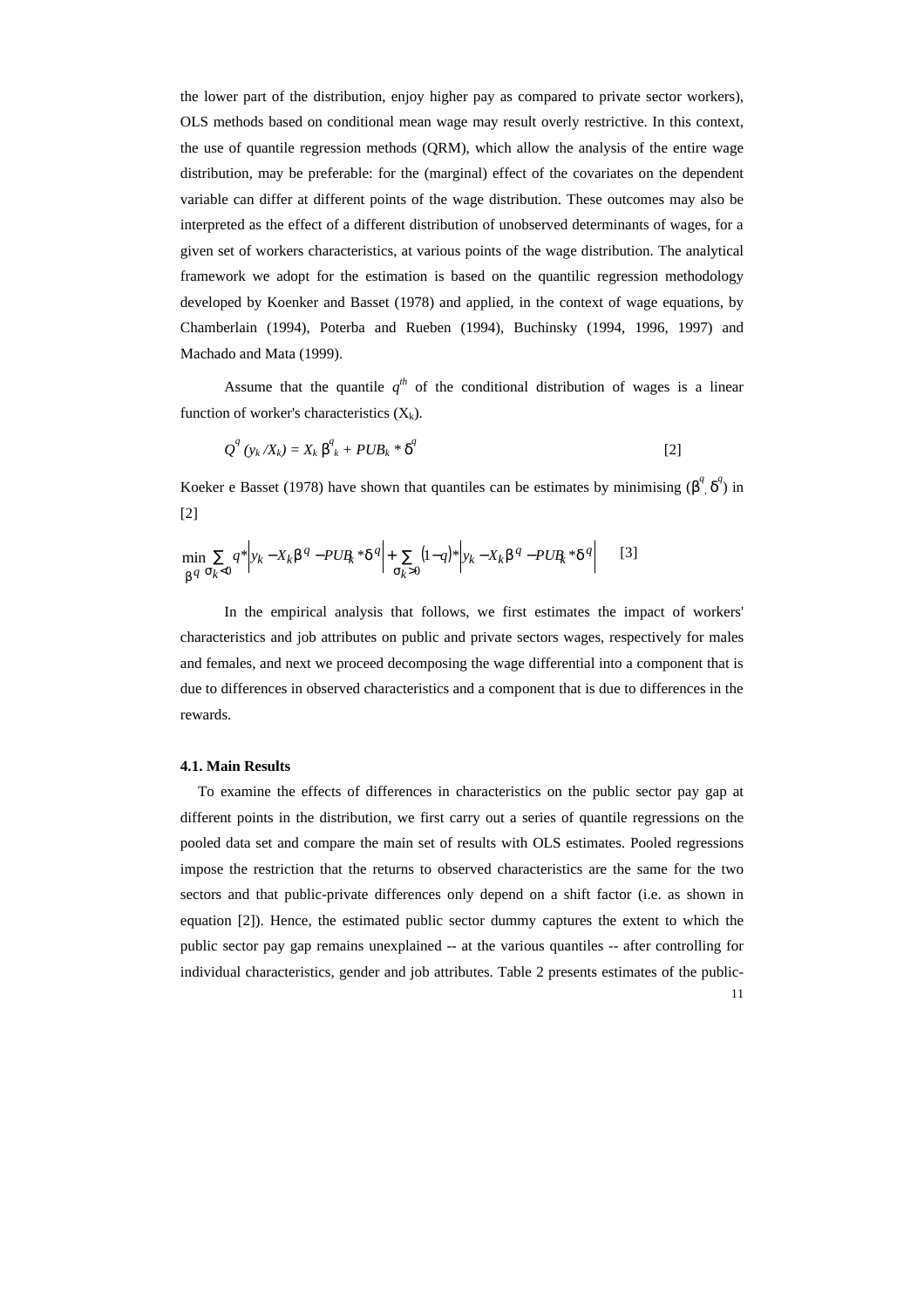private sector wage differential at every decile of the wage distribution, using two different specifications: first, controlling for standard human capital variables only and then adding job characteristics and regional controls (capital city).

|                      | <b>OLS</b> | <b>Deciles</b> |          |          |         |          |         |         |         |          |
|----------------------|------------|----------------|----------|----------|---------|----------|---------|---------|---------|----------|
|                      |            | 0.1            | 0.2      | 0.3      | 0.4     | 0.5      | 0.6     | 0.7     | 0.8     | 0.9      |
| <b>France</b>        |            |                |          |          |         |          |         |         |         |          |
| Model 1              | 0,070      | 0,094          | 0,110    | 0,106    | 0,096   | 0,082    | 0,069   | 0,053   | 0,033   | 0,003    |
| $(n=49286)$          | (20,03)    | (19,23)        | (26,95)  | (22,98)  | (25,92) | (20, 83) | (16,05) | (12,00) | (6, 55) | (0,41)   |
| Model 2              | 0,055      | 0,095          | 0,084    | 0,072    | 0,070   | 0,064    | 0,054   | 0,041   | 0,026   | $-0.006$ |
| $(n=49286)$          | (17,67)    | (23,02)        | (24,04)  | (22, 49) | (21,24) | (17,93)  | (15,58) | (11,16) | (6,08)  | (1,00)   |
| <b>Italy</b>         |            |                |          |          |         |          |         |         |         |          |
| Model 1              | 0,113      | 0,172          | 0,150    | 0,130    | 0,122   | 0,117    | 0,109   | 0,111   | 0,107   | 0,059    |
| $(n=4820)$           | (8,50)     | (7,64)         | (8, 49)  | (9, 44)  | (9,42)  | (9,22)   | (7,26)  | (7,12)  | (6, 34) | (2,22)   |
| Model 2              | 0,049      | 0,114          | 0,084    | 0,069    | 0,060   | 0,061    | 0,053   | 0,038   | 0,027   | $-0,017$ |
| $(n=4820)$           | (3,67)     | (4, 46)        | (4,95)   | (4,30)   | (4,60)  | (5, 34)  | (4,17)  | (2,51)  | (2, 45) | (0, 83)  |
| <b>Great Britain</b> |            |                |          |          |         |          |         |         |         |          |
| Model 1              | 0,079      | 0,154          | 0,134    | 0,130    | 0,114   | 0,099    | 0,075   | 0,052   | 0,034   | $-0,025$ |
| $(n=16864)$          | (9,14)     | (13,26)        | (12,31)  | (13, 45) | (11,30) | (10,79)  | (7,56)  | (4,95)  | (2,78)  | (1,75)   |
| Model 2              | 0,064      | 0,137          | 0,103    | 0,089    | 0,082   | 0,073    | 0,061   | 0,053   | 0,040   | $-0,005$ |
| $(n=16864)$          | (8,07)     | (10, 55)       | (10, 54) | (10, 47) | (10,37) | (8,61)   | (7, 33) | (5, 84) | (3,48)  | (0,37)   |

Table 2. Estimates of Public Sector Pay Gap.

l

Note : Dependent variable : log of hourly wage. T-values in parentheses. Model 1 basic capital human characteristics : female, marital status, education in years, age, age squared. Model 2 same variables as Model 1 plus occupations (managers, intermediate, clerks, workers), part-time jobs and regions (region where capital city is placed).

The main set of results from quantile regressions show that the public sector pay gap declines along the wage distribution in all countries<sup>7</sup>. The other variables included (though not reported in the table) are in line with the standard findings in the literature: returns to education and age increase over the deciles in all countries<sup>8</sup>. These findings confirm our previous claim that focussing on the average public sector gap might be not appropriate. Since much of the empirical evidence we reviewed suggests the existence of a different gap across genders, in figures 3(a-c) we report coefficient estimates of the public sector dummy, by deciles, in separate wage regressions for males and females. As it can be seen from the

 $7$  We tested the equality of coefficients by carring out an F-test for equality of the public sector dummies. The hypothesis of equality is rejected at the 1 percent significance level.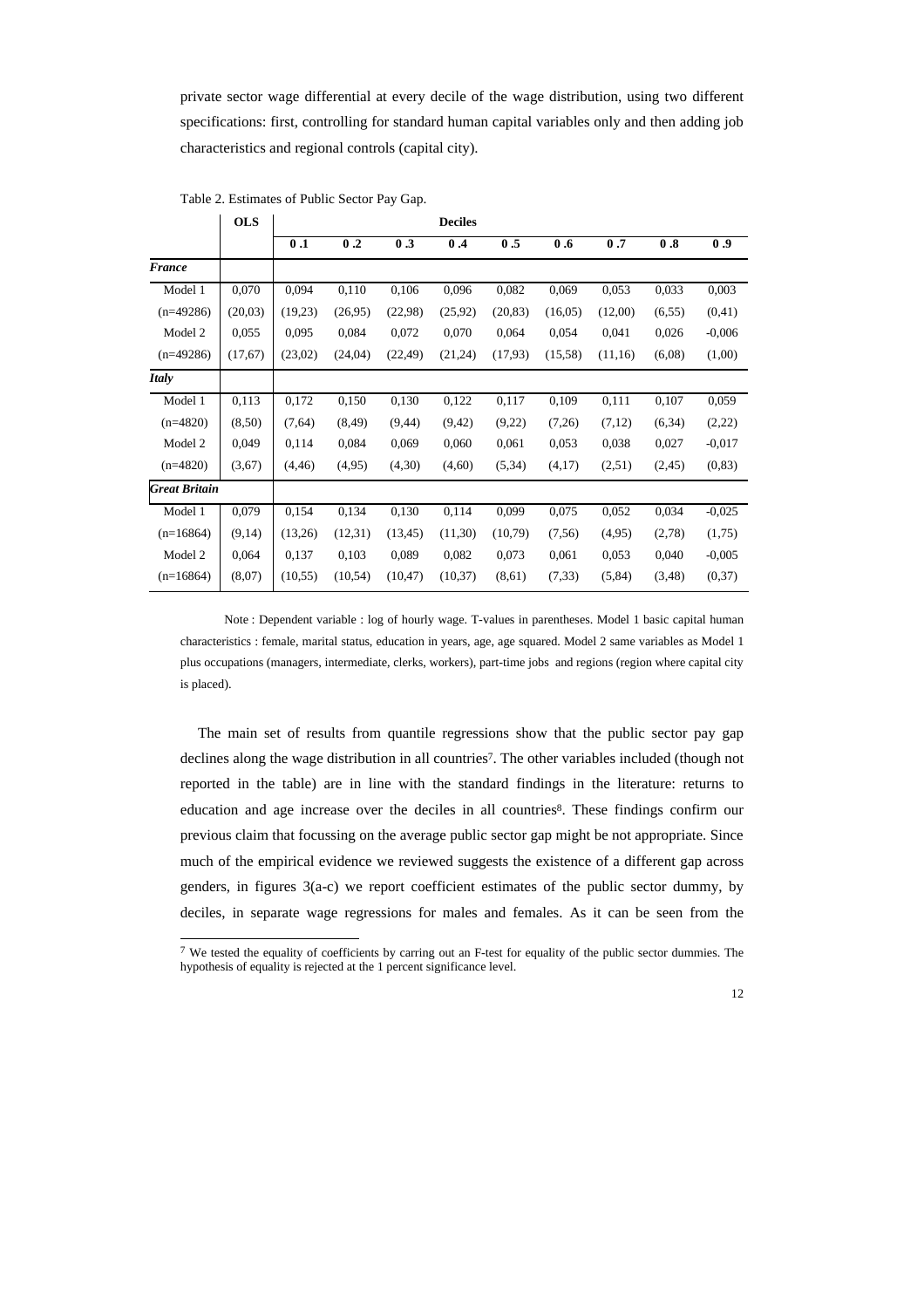figures, the public sector gap is decreasing along the wage distribution in all countries, and it is much higher for female workers as compared to their male conterpart. In the case of females the gap remains positive even at the top deciles, while for males in the upper part of the distribution it turns negative. It is worth noting that in the case of Britain, the difference in the public sector wage gap across gender is far higher at the lowest deciles and decreased thereafter, conversely in Italy and France differences in the gap, across genders, increases along the distribution and it is highest at the top deciles. In other words, if we had to interpret these patterns in terms of male to female wage differences, the evidence seems to suggest that female are relatively (much) better off being in the public sector – with respect to men -- at the lowest deciles in Great Britain, whilst the opposite is true (i.e. they are relatively better off at the highest deciles) in France and Italy. Whilst 'glass ceiling effect' can be the explanation in the case of France and Italy case, low pay for low skilled women in the private sector may account for the British evidence.

<sup>&</sup>lt;sup>8</sup> The only exception is Italy where returns to age decrease monotonically over the distribution.

<sup>13</sup>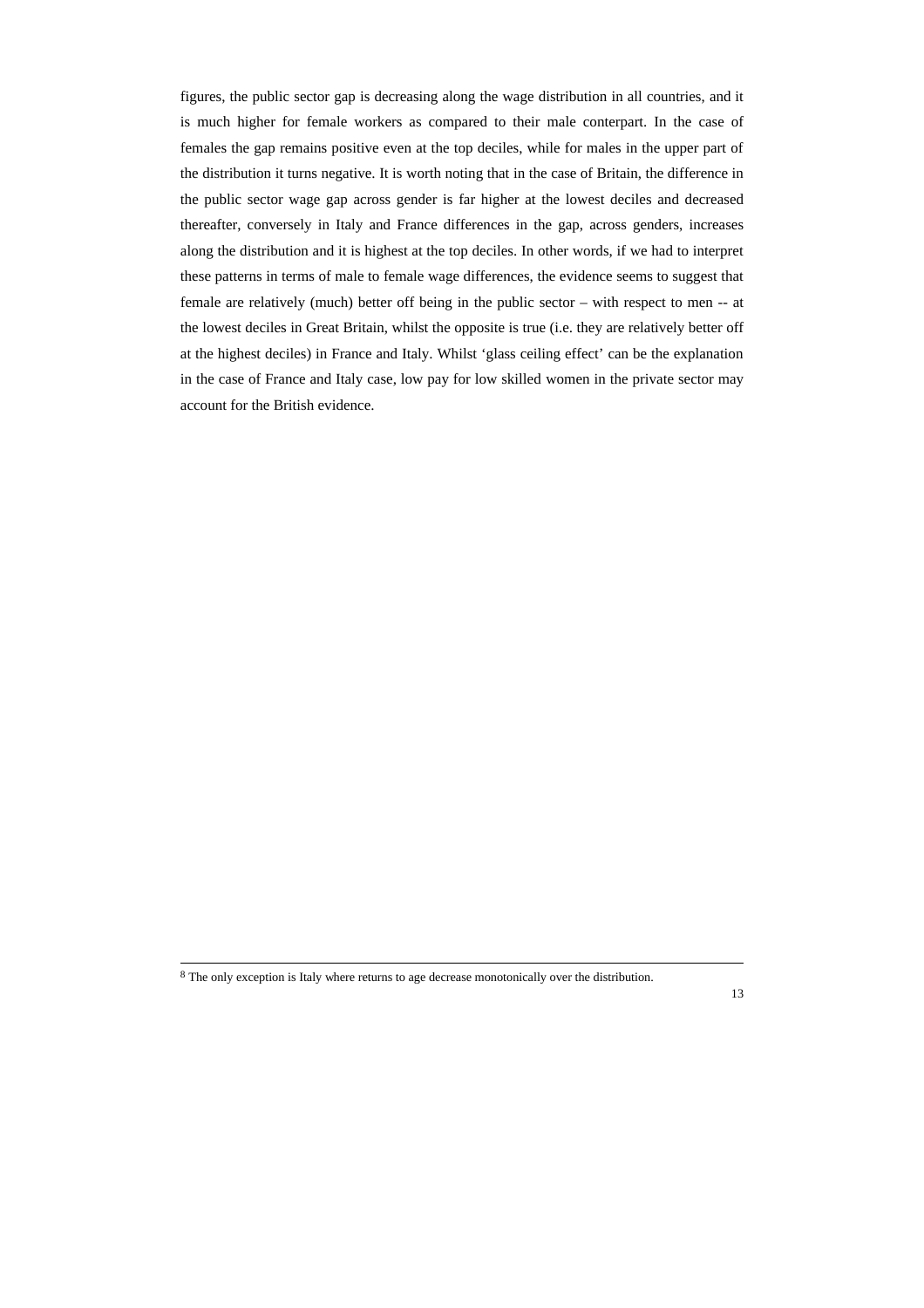Figure 3 : Estimates of Wage Gap



14 As previously discussed, pooled regressions fail to capture differences in productivity related characteristics by sectors; hence we estimated more flexible specifications by fitting separate earnings equations for the public and the private sector and, within each sector, by gender. In general, results from separate public and private sector equations -- as well as by gender – confirm the findings that parameter estimates are not stable along the wage distribution. However, while returns to characteristics tend to decline over the wage distribution in Italy and France, in Great Britain the opposite pattern is observed. This is hardly surprising given the institutional differences discussed in the previous sections, with collective bargaining and union presence imposing lower returns to enforce a more egalitarian wage structure in Italy and France, and the prevalence of employer discretion in wage setting to attract and motivate workers in Great Britain. However, since we are primarily interested in the public sector pay gap, we do not report the detailed results and return the analysis of the differential to section 5, where we decompose the public sector wage gap into that part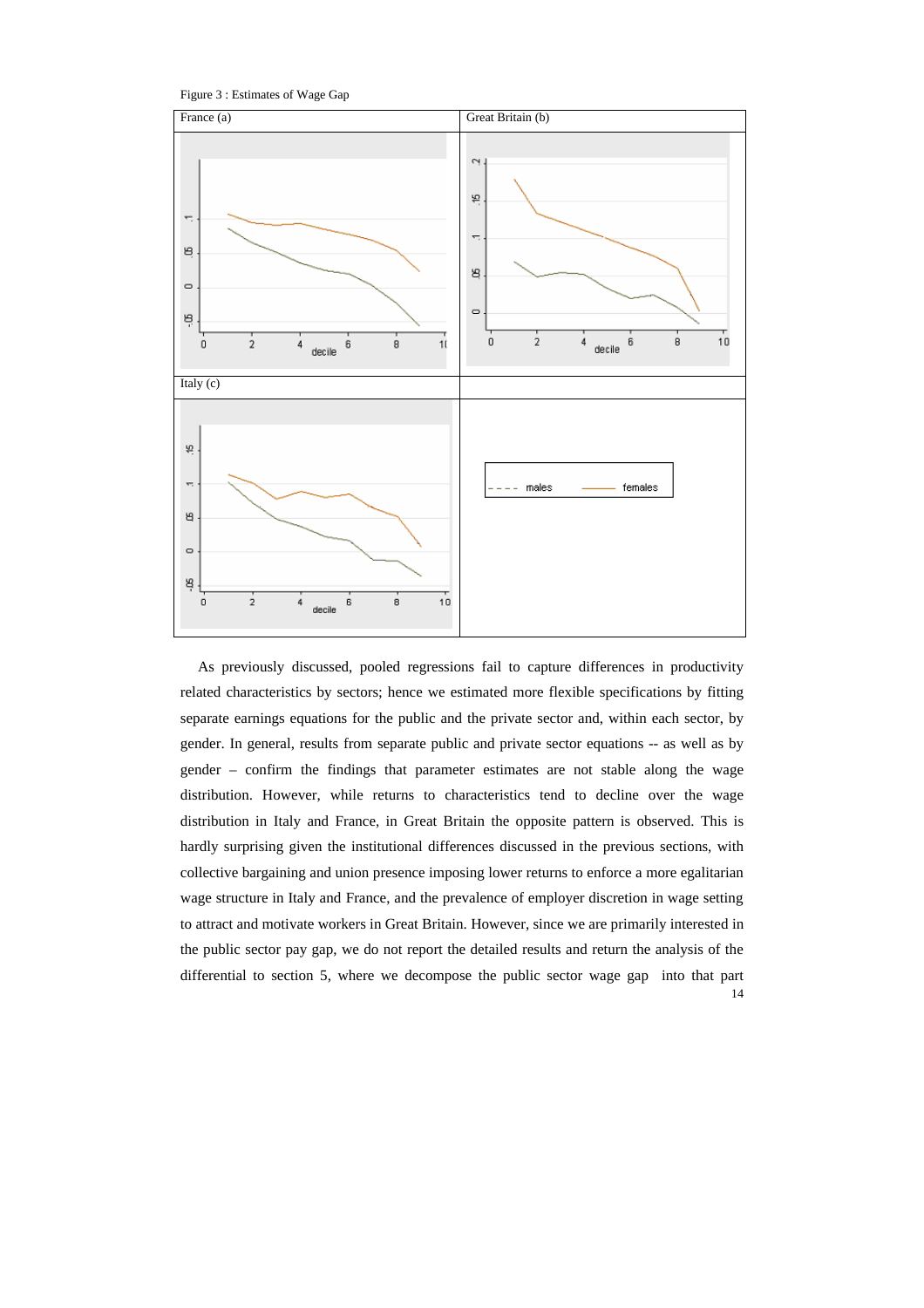explained by differences in observed characteristics and that part due to differences in rewards.

#### **5. Decomposing the Gap and Explaining the Differences**

In this section, we present a decomposition of the wage differentials applied to both OLS and QRM estimates. The standard methodology for analysing public-private sector wage differentials, with OLS, is to decompose the observed gap into two components: (i) a difference in average worker characteristics and job attributes between sectors; and (ii) a difference in the returns to worker characteristics and job attributes between sectors and an interaction effect treated as a residual component (Blinder, 1973; Oaxaca, 1973; Oaxaca and Ransom, 1994) all computed at the mean of the wage distribution<sup>9</sup>. The evidence presented in previous sections, however, suggests that the public-private wage gap may be higher in the lower part of the wage distribution. To explore further this hypothesis we decompose wage differences, quantile by quantile, using an Oaxaca-Ransom type decomposition<sup>10</sup>. However, one main difference between OLS and QRM is that, whilst OLS estimators ensure that the 'predicted wage' evaluated at the sample average vector of characteristics is equal to the sample average wage, QRM estimators do not share the same property. We follow a simple version of the approach developed by Machado and Mata (2000) which is based on quantile regression techniques and extend it to account for the "index" problem as suggested in Neumark (1988) and Oaxaca and Ransom (1988 and 1994) . The procedure is to generate counterfactual densities at each quantile of the distribution. In practice, as described in [4], we compare public and private workers characteristics (personal and job attributes) evaluated at the remuneration  $(b^*(q))$  that an individual at random would get in the whole economy (first part of equation [4]); and the density that would be observed if private and public sector workers, respectively, maintained their own individual and job characteristics but were going to be paid like an individual chosen at random in the economy (second part of equation [4], in square brackets)<sup>11</sup>. In so doing, however, the difference between two quantiles of the marginal wage densities between the public and the private sector weighted by the

l

<sup>9</sup> In the literature the wage differential due to different returns is often referred to as the 'unexplained' part, and given a residual interpretation (i.e. with respect to what is explained by different characteristics), however, it is not clear if the decomposition will over or under estimate the residual. This should depend on whether omitted variables are positively or negatively correlated with productivity and on the distribution of the omitted variables across both sectors.

<sup>&</sup>lt;sup>10</sup> Different techniques have been proposed in the literature for analysing differences in distributions, examples are: Dinardo, Fortin, and Lemieux (1996); Donald, Green, and Paarsch (2000); Fortin and Lemieux (1998) and Machado and Mata (2000).

<sup>11</sup> A similar approach has also been used by Mueller (1998) and Albrecht *et al*. (2003).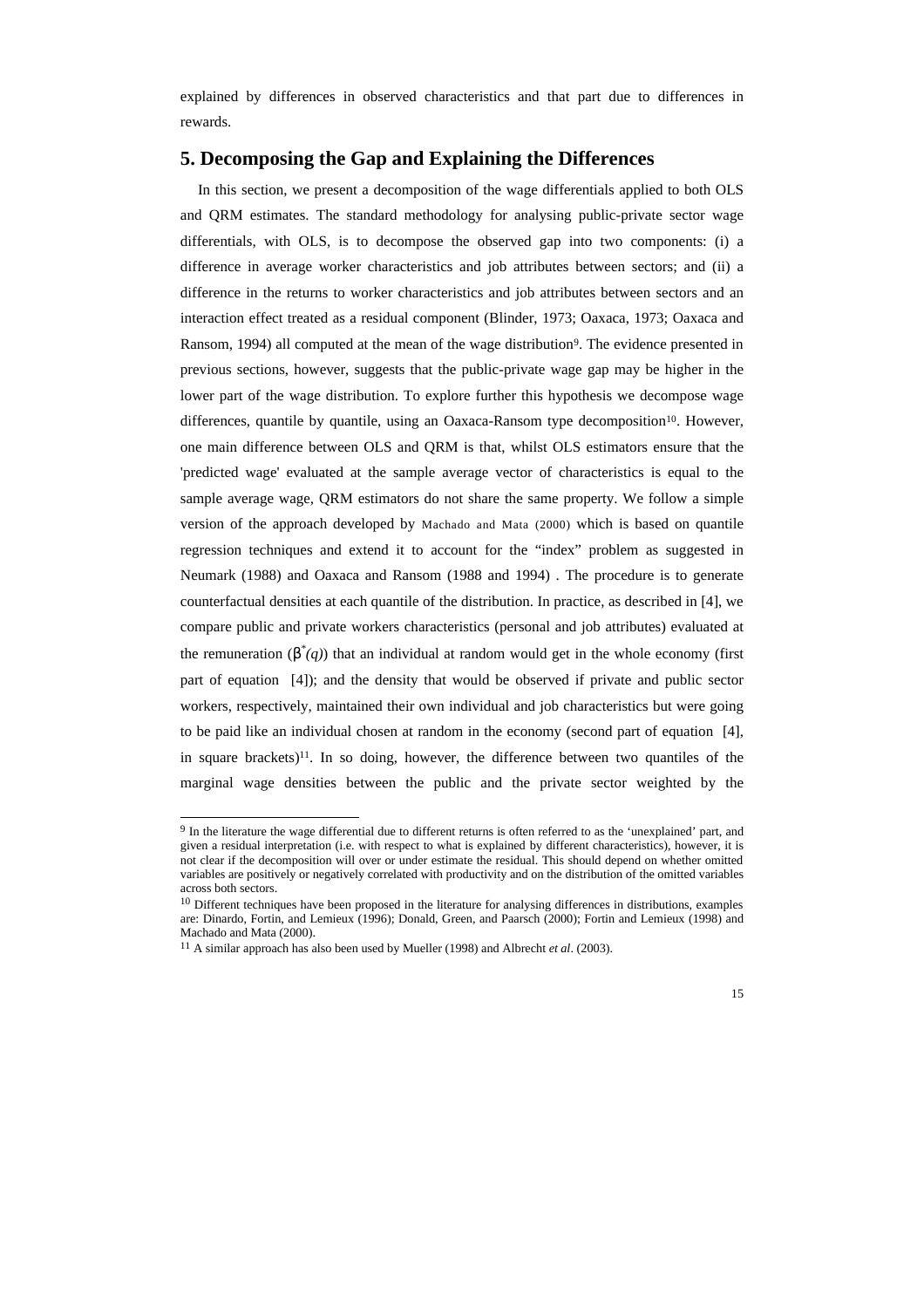characteristics of workers does contain an additional component, which we consider of second order of magnitude and treat as a residual.

 $y^{PB}(q)$ - $y^{PR}(q) = (X^{PB} - X^{PR})\boldsymbol{b}^*(q) + [X^{PB}(\boldsymbol{b}^{PB}(q) - \boldsymbol{b}^*(q)) + X^{PR}((\boldsymbol{b}^*(q) - \boldsymbol{b}^{PR}(q))]$  [4]

In table 3 we report the results of the decomposition and compare both standard methods and QRM type methods.

| <b>France</b>          | OLS        | 0.1   | 0.2   | 0.3   | 0.4   | 0.5   | 0.6   | 0.7      | 0.8      | 0.9      |
|------------------------|------------|-------|-------|-------|-------|-------|-------|----------|----------|----------|
| <b>Males</b>           |            |       |       |       |       |       |       |          |          |          |
| Raw differential (log) | 0,116      | 0,148 | 0,141 | 0.132 | 0,126 | 0,124 | 0,120 | 0.115    | 0,099    | 0,072    |
| Differences in return  | 0,016      | 0,086 | 0,063 | 0,045 | 0,032 | 0,024 | 0,015 | 0,005    | $-0.017$ | $-0.055$ |
| <b>Females</b>         |            |       |       |       |       |       |       |          |          |          |
| Raw differential (log) | 0,191      | 0,183 | 0.188 | 0,198 | 0,206 | 0,205 | 0,204 | 0,196    | 0,183    | 0,168    |
| Differences in return  | 0,072      | 0,107 | 0.093 | 0,093 | 0,093 | 0,084 | 0,078 | 0,069    | 0.054    | 0,034    |
| <b>Italy</b>           | <b>OLS</b> | 0,1   | 0,2   | 0,3   | 0,4   | 0,5   | 0,6   | 0,7      | 0,8      | 0,9      |
| <b>Males</b>           |            |       |       |       |       |       |       |          |          |          |
| Raw differential (log) | 0,285      | 0,346 | 0,283 | 0,261 | 0,261 | 0,265 | 0,267 | 0.265    | 0,280    | 0,281    |
| Differences in return  | 0.009      | 0.081 | 0,050 | 0,034 | 0,033 | 0.021 | 0.017 | $-0.002$ | $-0,005$ | $-0.019$ |
| <b>Females</b>         |            |       |       |       |       |       |       |          |          |          |
| Raw differential (log) | 0,385      | 0,480 | 0.413 | 0.380 | 0.378 | 0.377 | 0,394 | 0.396    | 0,398    | 0,363    |
| Differences in return  | 0,042      | 0,080 | 0,066 | 0,047 | 0,054 | 0,052 | 0,046 | 0,040    | 0,038    | 0,013    |
| Great - Britain        | <b>OLS</b> | 0,1   | 0,2   | 0,3   | 0,4   | 0,5   | 0,6   | 0,7      | 0,8      | 0,9      |
| <b>Males</b>           |            |       |       |       |       |       |       |          |          |          |
| Raw differential (log) | 0,161      | 0,190 | 0,178 | 0,182 | 0,189 | 0,169 | 0,174 | 0,153    | 0,147    | 0,110    |
| Differences in return  | 0,023      | 0,058 | 0,046 | 0,046 | 0,051 | 0,034 | 0,042 | 0,020    | 0,006    | $-0.033$ |
| <b>Females</b>         |            |       |       |       |       |       |       |          |          |          |
| Raw differential (log) | 0,278      | 0,338 | 0,304 | 0,297 | 0,286 | 0,285 | 0,272 | 0,272    | 0,259    | 0,203    |
| Differences in return  | 0,083      | 0,163 | 0,120 | 0,105 | 0,089 | 0,083 | 0,070 | 0,067    | 0,056    | 0,002    |

Table 3. Decomposition of public/private sector earnings differentials

Results of the decomposition analysis clearly show that, in all countries and for both genders, the portion of the public sector wage gap accounted by differences in returns to (observed) characteristics declines monotonically from lower to upper deciles. In other words, differences in returns can explain a significant portion of the differential in the lower part of the wage distribution, while this vanishes in the upper part (i.e. in some cases it is negative). For males the estimated wage gap due to differences in returns becomes negative at top deciles, implying that there are significant differences in individual (observed) characteristics and occupations across sectors. For females, differences in returns are particularly important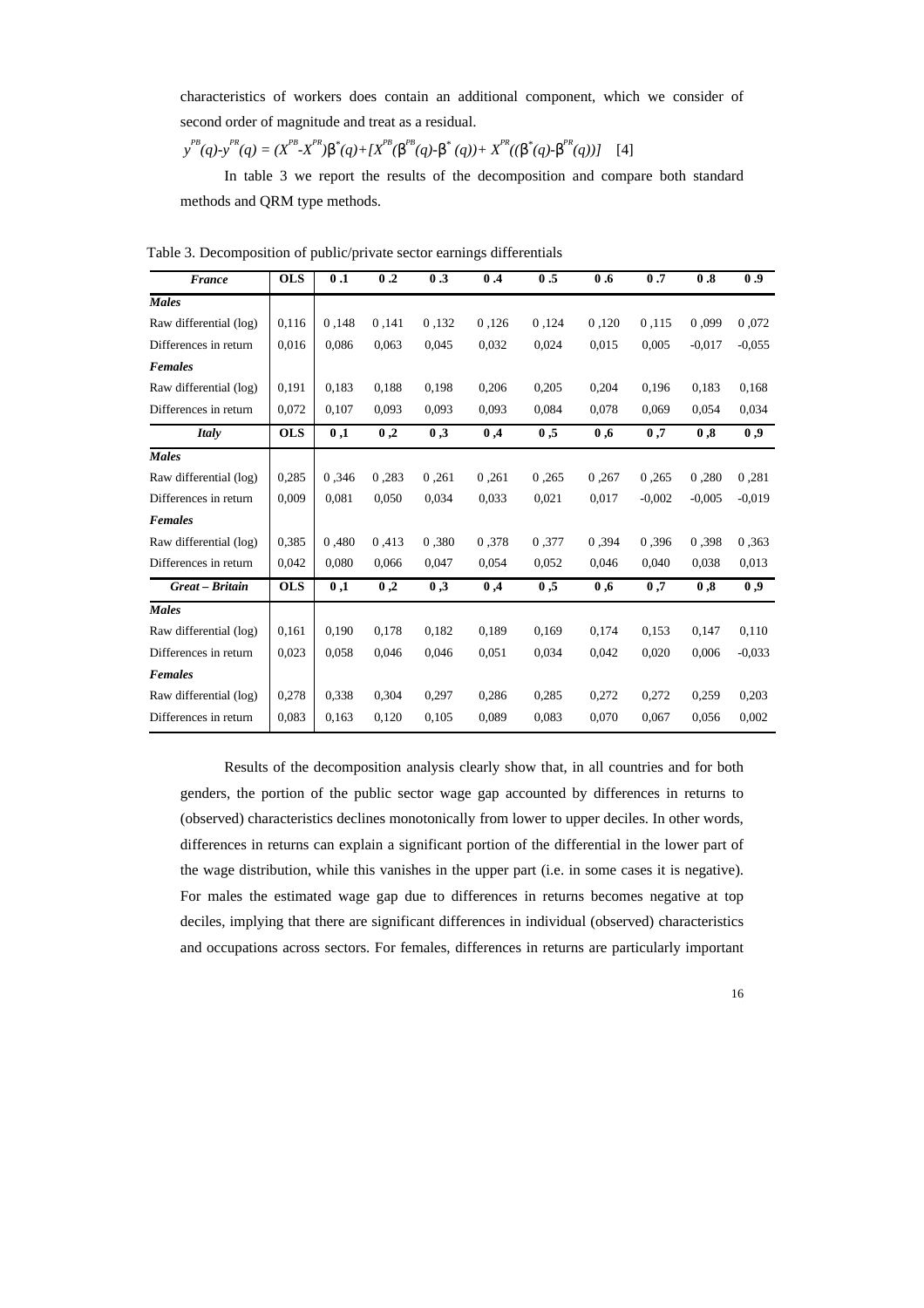at the bottom of the wage distribution while they become insignificant (though still positive) at the top deciles.

However, when comparing the public sector wage gap by deciles across gender, substantial differences emerge in the countries considered. Italy, for example, shows the highest public sector raw differential at each quantile for both males and females but differences in the estimated wage gap due to returns are much smaller if compared to the other countries. Great Britain, in particular, exhibits a significantly higher estimated difference in returns for females at the lower deciles, while France is in between. In general males have much smaller public sector wage gap particularly in the upper part of the distribution where they turn negative.

#### **6 Concluding Remarks**

In this paper we have investigated public-private pay determination - using French, British and Italian micro data. Using quantile regression methods, we show that the publicprivate (hourly) wage differential is sensitive to the choice of quantile – thus rejecting the hypothesis of a constant wage differential (as implied in OLS methods) – and that the pattern of premia varies with both gender and skill. In France, Great-Britain and Italy low skilled public sector workers are paid higher wages with respect to their private sector counterparts, whilst the reverse is true for high skilled workers. These effects are more pronounced for females. In general wage gap estimates suggest that female are better off being in the public sector, particularly at the lowest deciles, whilst the opposite is true for men at the highest deciles. Institutional differences across countries seem to indicate that a 'glass ceiling effect' characterises private sector pay (at top deciles) for females in France and Italy, while a "low floor effects" is what distinguishes private sector pay of low skilled women in Britain.

Different economic implications are in order. On the one hand, empirical evidence confirms that the public sector is a "fair employer", both reducing pay differences by gender and compressing pay dispersion with respect to the private sector. On the other hand, the existence of a positive public-private pay differential, along most of the wage distribution, also means that the public sector pays more than the opportunity wage low skilled labour, while less than what is needed to attract, retain and motivate high skilled workers.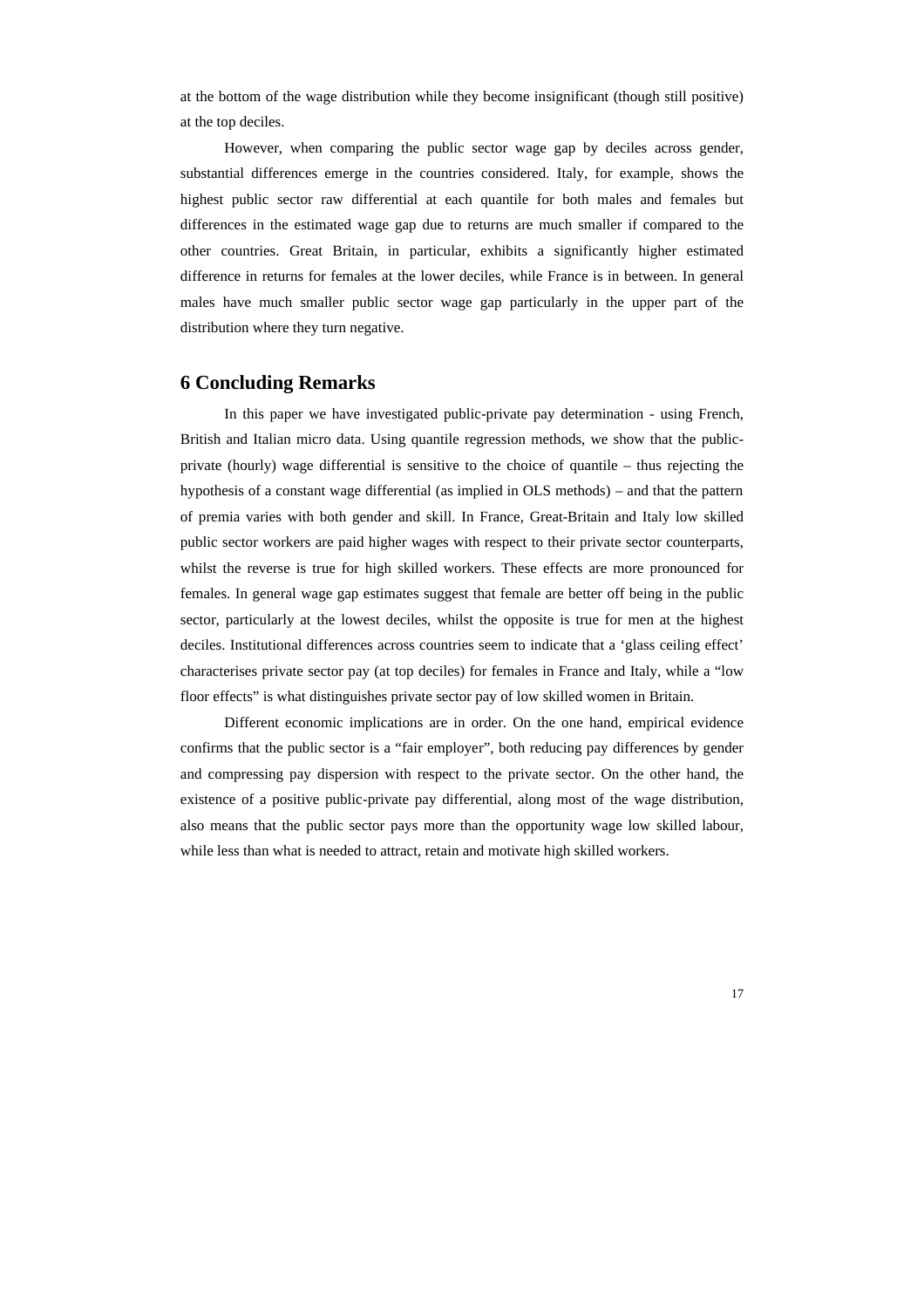#### **References**

Albrecht, J., Bjorklund, A. and Vroman, S. (2003) "Is There a Glass Ceiling in Sweden?", *Journal of Labor Economics*, 21, 145-177.

Bardasi, E., (1996), "I differenziali salariali tra pubblico e privato. Un'analisi microeconometrica", *Lavoro e relazioni industriali,* 3, 24-57*.*

Bazen, S., Gregory, M. and Salverda W. (Eds), (1998) *Low-Wage Employment in Europe*, Edward Elgar, Cheltenham.

Bender, K.A., and Elliott. F., (1999), " Relative Reanings in the UK Public Sector: The Impact of Pay reform on Pay Structure, in Elliott, B., Lucifora, C. and Meurs, D. (eds.) *Public Sector Pay Determination in the European Union*, Macmillan, 285-328.

Blackaby, D. H., PD Murphy and NC O'Leary (1999) "The Payment of Public Sector Workers in the UK: Reconciliation with North-American Findings", *Economics Letters*, vol. 65, 239-243.

Blinder, A. S. (1973) "Wage Discrimination: Reduced Form and Structural Estimates", *Journal of Human Resources*, 8, 436-455.

Brunello, G. and Dustmann C. (1997) "Le retribuzioni nel settore pubblico e privato in Italia e in Germania: un paragone basato su dati microeconomici" in Dell'Aringa, C. (ed.) *Rapporto ARAN sulle retribuzioni, 1996*, Collana ARAN, Roma: Franco Angeli Editore.

Buchinsky, M. (1994). "Changes in the U.S. Wage Structure 1963-1987: Application of Quantile Regression". *Econometrica*, 62. 405-458.

Buchinsky, M. (1996). "Women's Return to Education in the US. Exploration by Quantile Regression with Non-Parametric Sample Selection Correction". *Department of Economics-Brown University*.

Buchinsky, M. (1997). "Recent Advances in Quantile Regression Models: A Practical Guideline for Empirical Research", *Journal of Human Resources*, 32, 234-253

Cannari, L., Pellegrini, G. and Sestito, P. (1989) "Redditi da lavoro indipendente: un'analisi in termini di capitale umano", *Temi di discussione, Banca d'Italia*, N.124.

Chamberlain, G. (1994). "Quantile Regression, Censoring and the Structure of Wages" in C.A. Sims, (eds.) *Advances in Econometrics 6th World Congress*. Vol 1. Cambridge

Comi, S., Ghinetti P., Lucifora C. (2002), "La distribuzione dei salari nel settore pubblico e nel settore privato: un'analisi disaggregata", in Dell'Aringa, C. e C.Lucifora (eds.), *Dinamica occupazionale e salariale*, Vita e Pensiero.

Dell'Aringa C., Della Rocca G. (1999), Razionalizzazione e Relazioni Industriali nella Pubblica Amministrazione in Europa, Quaderni ARAN, Milano, F. Angeli, 1999.

Di Nardo, J. Fortin, N. and Lemieux, T. (1996). "Labor Market Institutions and the Distribution of Wages, 1973-1992: A Semiparametric Approach". *Econometrica*, 64, 1001- 1044.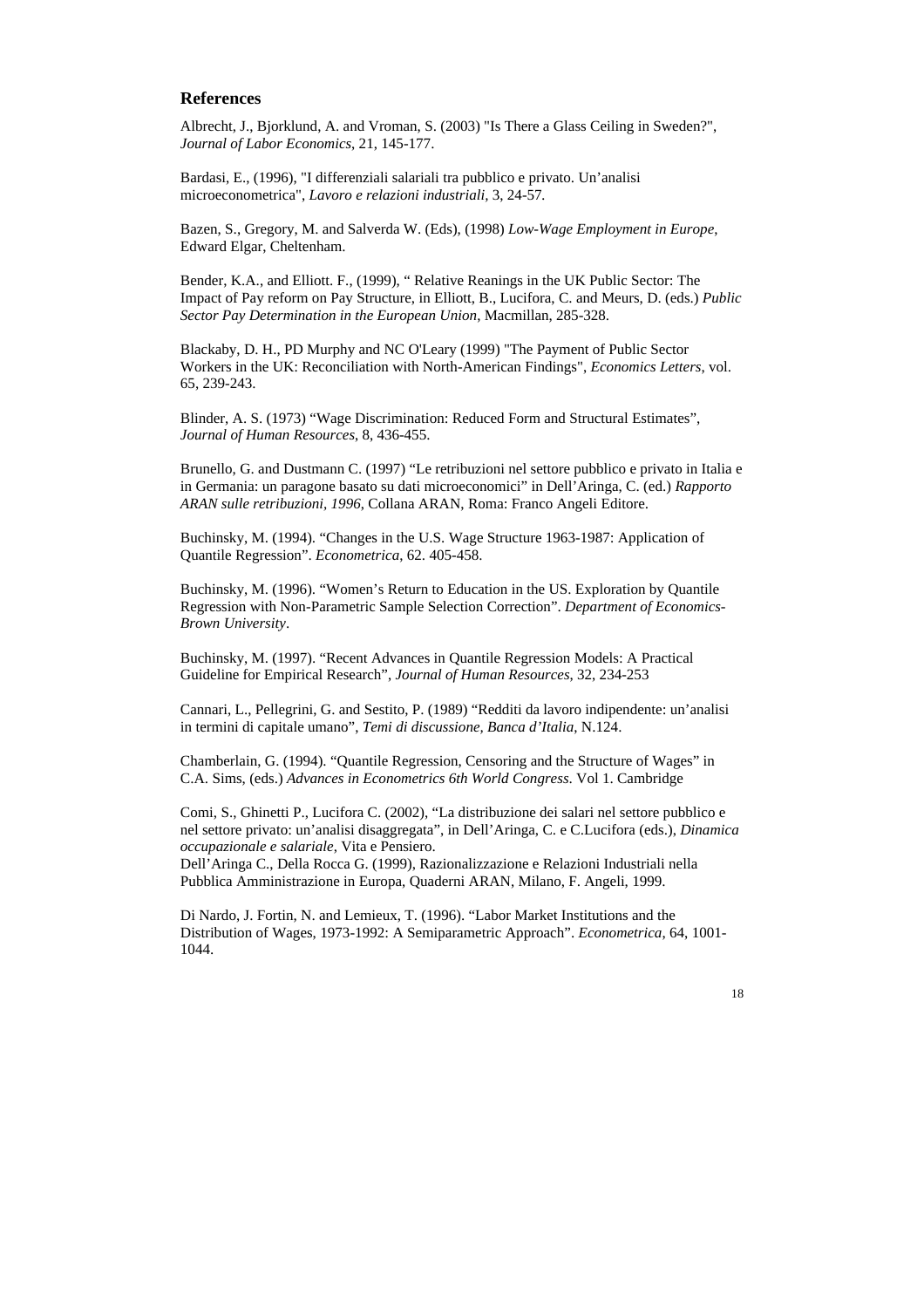Disney R and Gosling A., (1998), "Does it pay to work in the public sector?", *Fiscal Studies* 19, 347-374.

Disney R and Gosling A., (2003), "A New Method for Estimating Public Sector Pay Premia: Evidence from Britain in the 1990s", *CEPR*, DP. 3787.

Donald, S. G., Green D A, and Paarsch H. J. (2000), ``Differences in Wage Distributions between Canada and the United States: An Application of a Flexible Estimator of Distribution Functions in the Presence of Covariates,'' *Review of Economic Studies*, 67, 609-633.

Elliott, R.F., and Duffus, K, (1996), "What Has Been Happening to Pay in the Public Service Sector of the British Economy. Developments over the Period 1970-1992", *British Journal of Industrial Relations,* 34 (1), 110-123.

Elliott, B., Lucifora, C. and Meurs, D. (eds.) *Public Sector Pay Determination in the European Union*, MacMillan, 138-191.

European Parliament (1998), "From the Ecu to the Euro", Doc.166.626/rev2, 1998.

Fortin, N. and T. Lemieux (1998). "Rank Regressions, Wage Distributions, and the Gender Gap". *Journal of Human Resources*, 33, 610-643.

Fournier J.Y (2001), Comparaison des salaires des secteurs public et privé, *INSEE document de travail*, G 2001/11, 3-29.

Girard J-P. & Lheritier J-L. (1992), "Les salaries en 1990", INSEE Résultats n°192, *Emploi-Revenu* n°34.

Godderis J.H. (1988), "Compensating Differentials and Self-Selection : an Application to Lawyers", *Journal of Political Economy*, 96(2), 411-428.

Gregory R. and Borland J., (1999). Recent developments in public sector labor markets in Ashenfelter, O. and Card D. (eds.), *Handbook of Labor Economics*, North Holland, vol 3C. 3573-3630

Guillotin Y., and Meurs D. (1999), "Wage Heterogeneity in the French Public Sector: Some First Insights", in Elliott, B., Lucifora, C. and Meurs, D. (eds.) *Public Sector Pay Determination in the European Union*, MacMillan, 70-112.

Hamermesh, Daniel S & Wolfe, John R, (1990). "Compensating Wage Differentials and the Duration of Wage Loss" *Journal of Labor Economics*, 8 (1), S175-97

Hartog, J. and Osterbeek, H. (1993) "Public and Private Sector Wages in the Netherlands", *European Economic Review*, 37, 231-251.

INSEE (1996), "L'évolution des salaires", Synthèses, 4 (March)

Katz L. and Krueger A. (1991) "Changes in the Structure of Wages in the Public and Private Sector", *Research in Labour Economics*, JAI Press, 12. Koenker, R. and G. Bassett (1978). "Regression Quantiles". *Econometrica*, 46, 33-50.

Lucifora C. (1999), Rules vs Bargaining : Pay Determination in the Italian Publi Sector, in